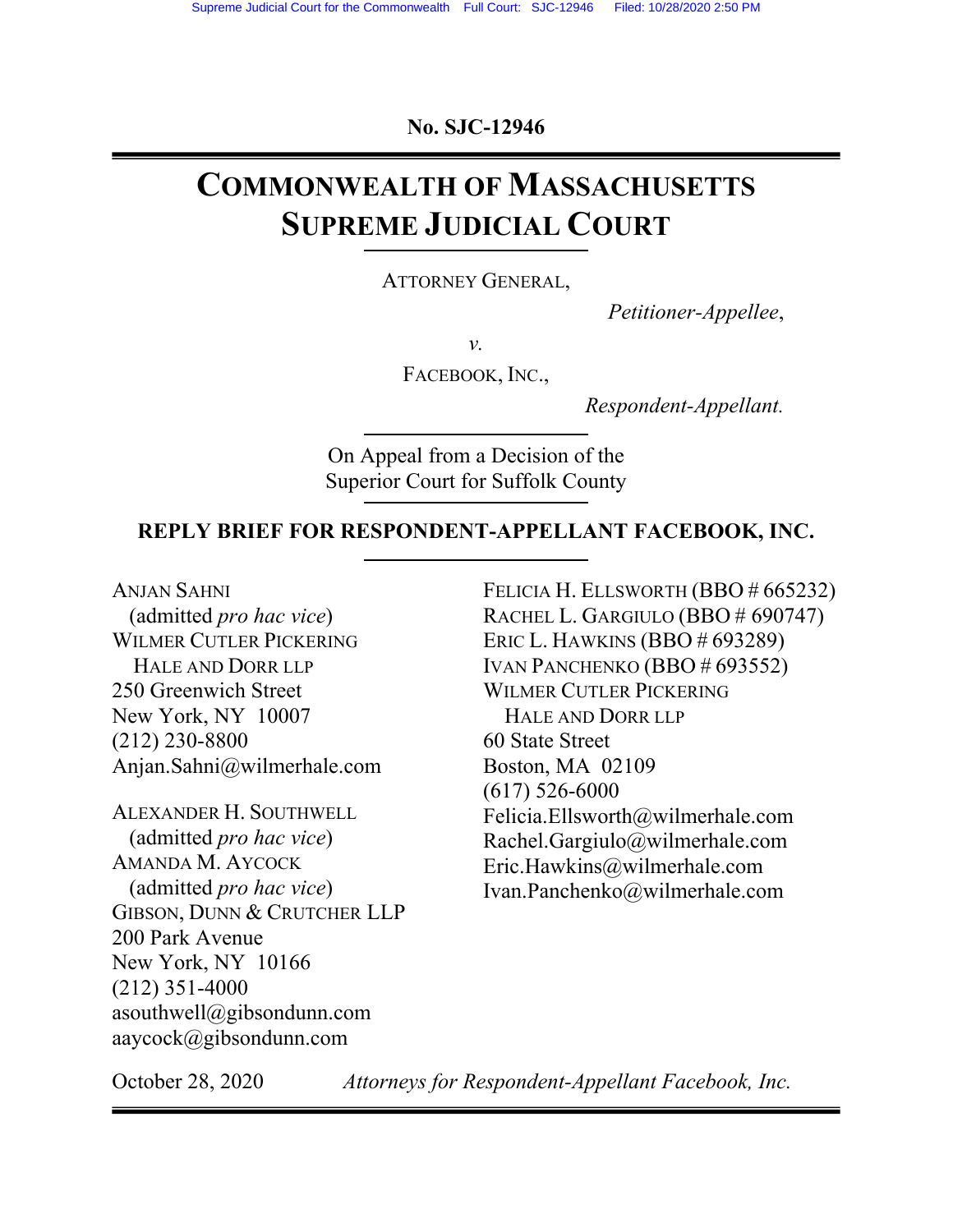# **TABLE OF CONTENTS**

|                |                                                    | Page |  |
|----------------|----------------------------------------------------|------|--|
|                |                                                    |      |  |
|                |                                                    |      |  |
|                |                                                    |      |  |
| $\mathbf{I}$ . | FACEBOOK DID NOT WAIVE ITS OBJECTIONS TO THE CIVIL |      |  |
| II.            | THE INFORMATION THE ATTORNEY GENERAL SEEKS IS      |      |  |
| III.           | THE INFORMATION THE ATTORNEY GENERAL SEEKS IS      |      |  |
|                |                                                    |      |  |
|                | MASSACHUSETTS RULE OF APPELLATE PROCEDURE 16(K)    | .25  |  |
| 26             |                                                    |      |  |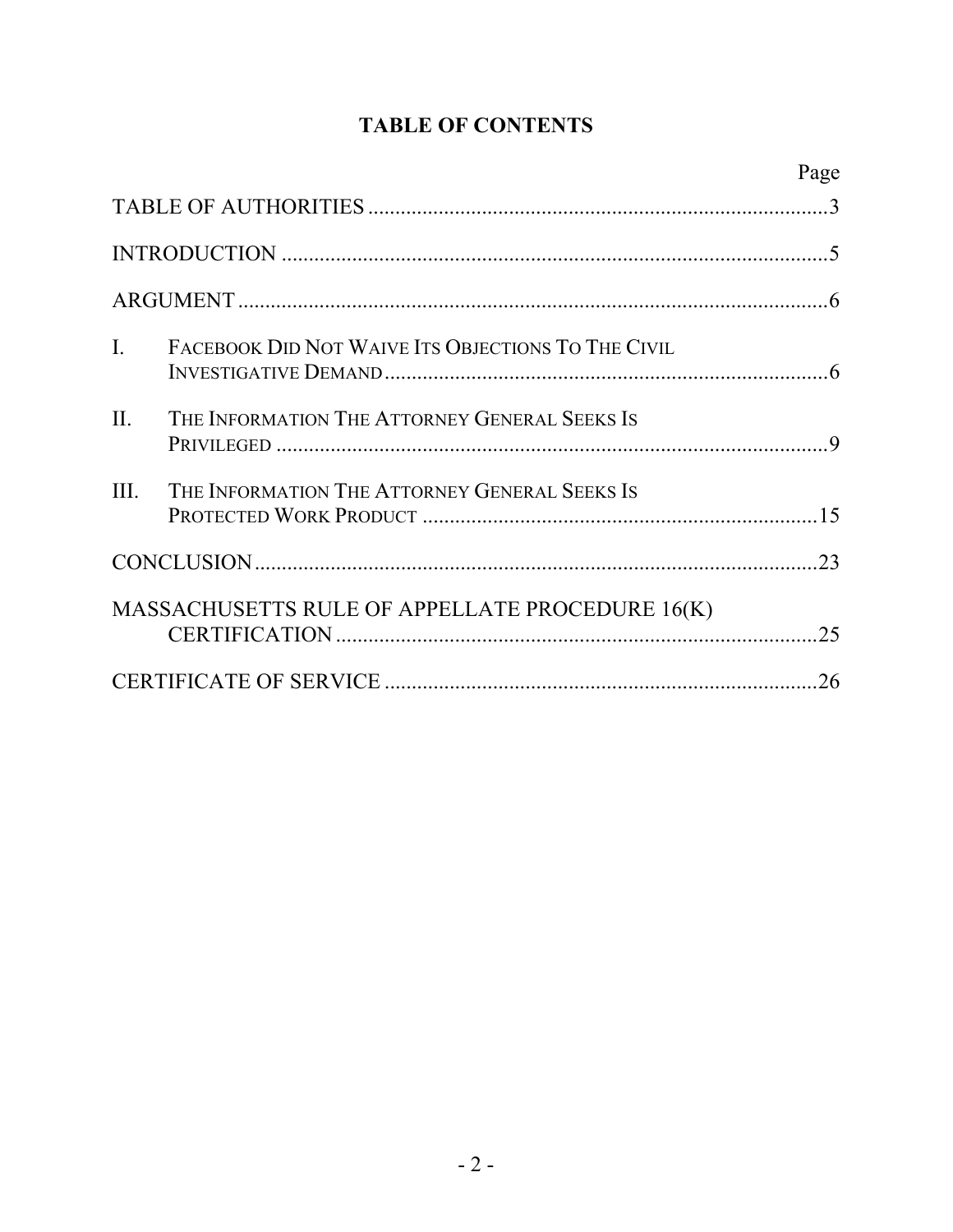# **TABLE OF AUTHORITIES**

## **CASES**

| Page(s)                                                                                                         |
|-----------------------------------------------------------------------------------------------------------------|
| Attorney General v. Bodimetric Profiles,                                                                        |
| Banneker Ventures, LLC v. Graham,                                                                               |
| Commissioner of Revenue v. Comcast Corp.,                                                                       |
| Doe 1 v. Baylor University,                                                                                     |
| Federal Trade Commission v. Boehringer Ingelheim Pharmaceuticals, Inc.,                                         |
| First American Title Insurance Co. v. Rice,<br>No. 1:16cv219, 2017 U.S. Dist. LEXIS 203163 (N.D.W. Va. Dec. 11, |
| Gillespie v. Charter Communications,                                                                            |
| Harris v. Steinberg,<br>No. CIV A. 93-1373G, 1997 WL 89164 (Mass. Super. Feb. 10, 1997) 18                      |
| Hully Enterprises Ltd. v. Baker Botts LLP,                                                                      |
| In re Grand Jury Investigation,                                                                                 |
| In re Keeper of Records (Grand Jury Subpoena Addressed to XYZ Corp.),                                           |
| In re Kellogg Brown & Root, Inc.,                                                                               |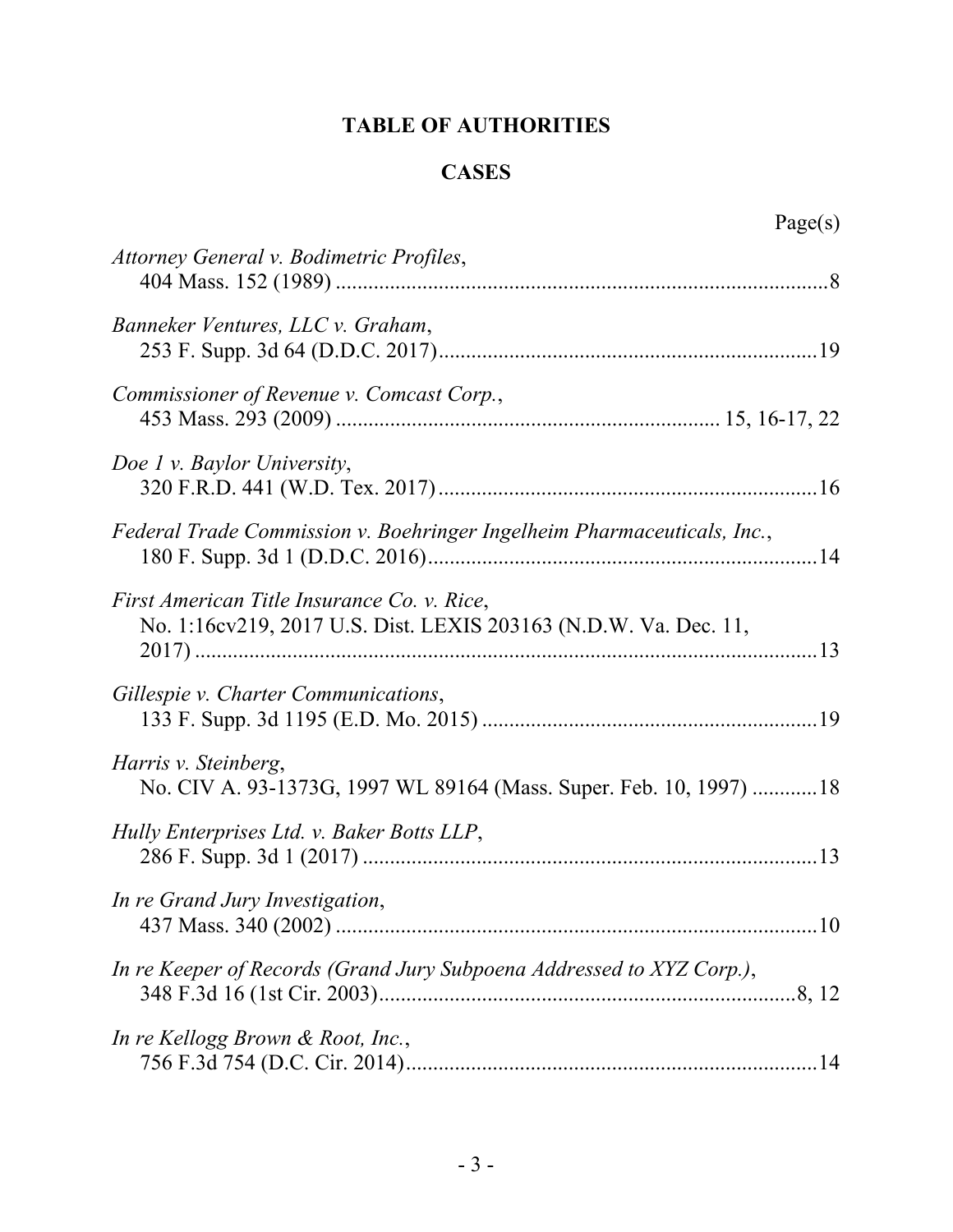| .22 |
|-----|
|     |
|     |
|     |
|     |

# **STATUTES AND RULES**

| G.L. c. 93A,     |  |
|------------------|--|
|                  |  |
|                  |  |
|                  |  |
| Mass. R. App. P. |  |
|                  |  |
|                  |  |
|                  |  |
|                  |  |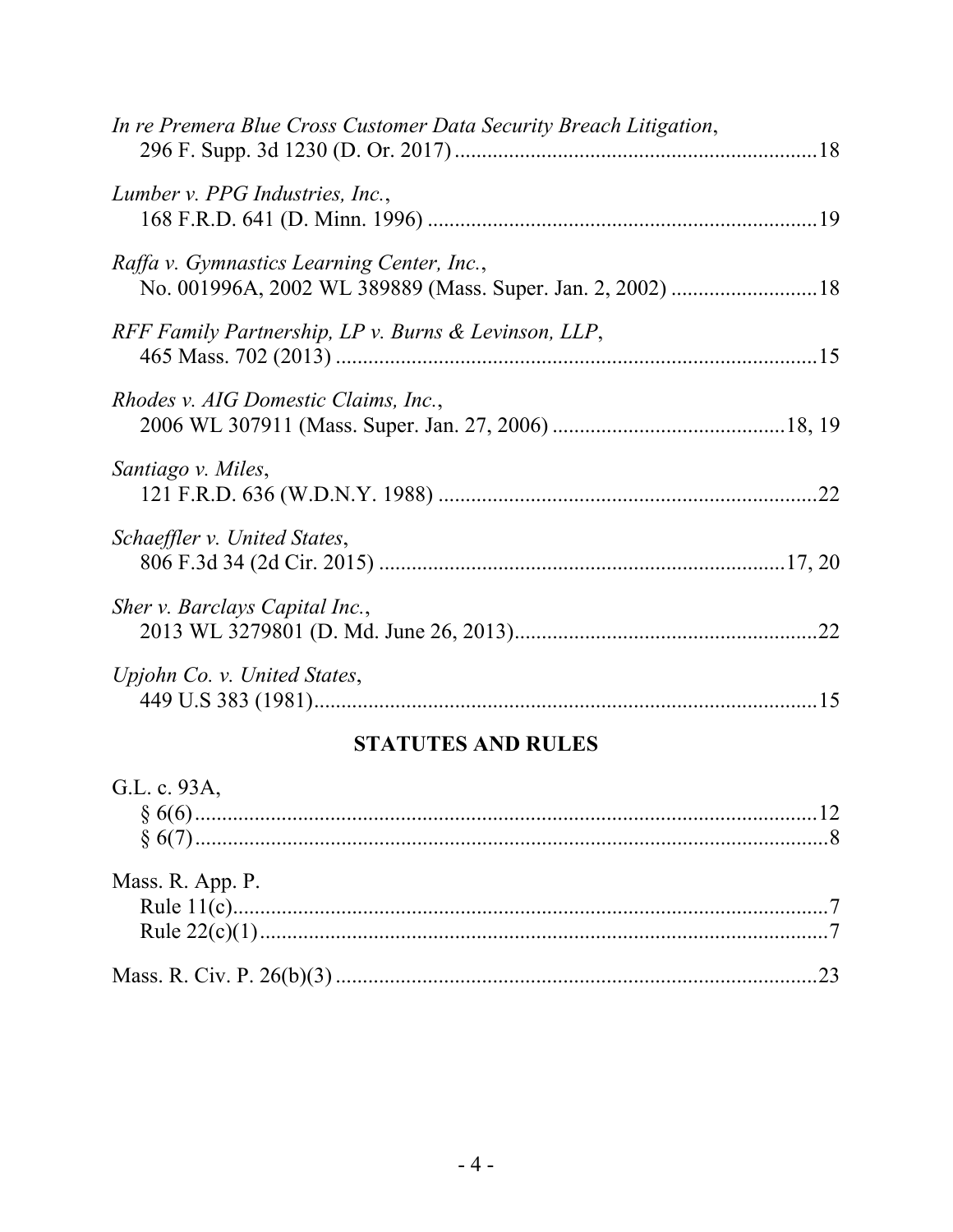#### **INTRODUCTION**

Facing a storm of lawsuits, regulatory scrutiny, and other legal risks in the wake of reporting on data misuse by Cambridge Analytica in March 2018, Facebook directed its counsel to design and conduct an internal investigation to determine what, if any, other apps and developers might pose risks similar to those unearthed in connection with Cambridge Analytica. As the Superior Court found, this investigation (the App Developer Investigation ("Investigation")) was "design[ed] and direct[ed]" by counsel to "gather the facts needed to provide legal advice to Facebook about litigation, compliance, regulatory inquiries, and other legal risks facing the Company." A2/183.These undisputed facts demonstrate that what the Attorney General seeks are the fruits of a confidential, privileged internal investigation designed to identify legal risks and provide legal advice about those risks—the type of internal investigation that companies undertake all the time when confronted with legal risks of this scope and magnitude.

The Attorney General does not meaningfully dispute this record. Instead, the Attorney General's apparent position is that this otherwise-privileged investigation lost its privileged nature because Facebook had previously conducted routine enforcement efforts relating to apps and developers, and because Facebook provided general information to regulators and the public regarding the existence of the Investigation. Both arguments fail. The fact that a company conducts

- 5 -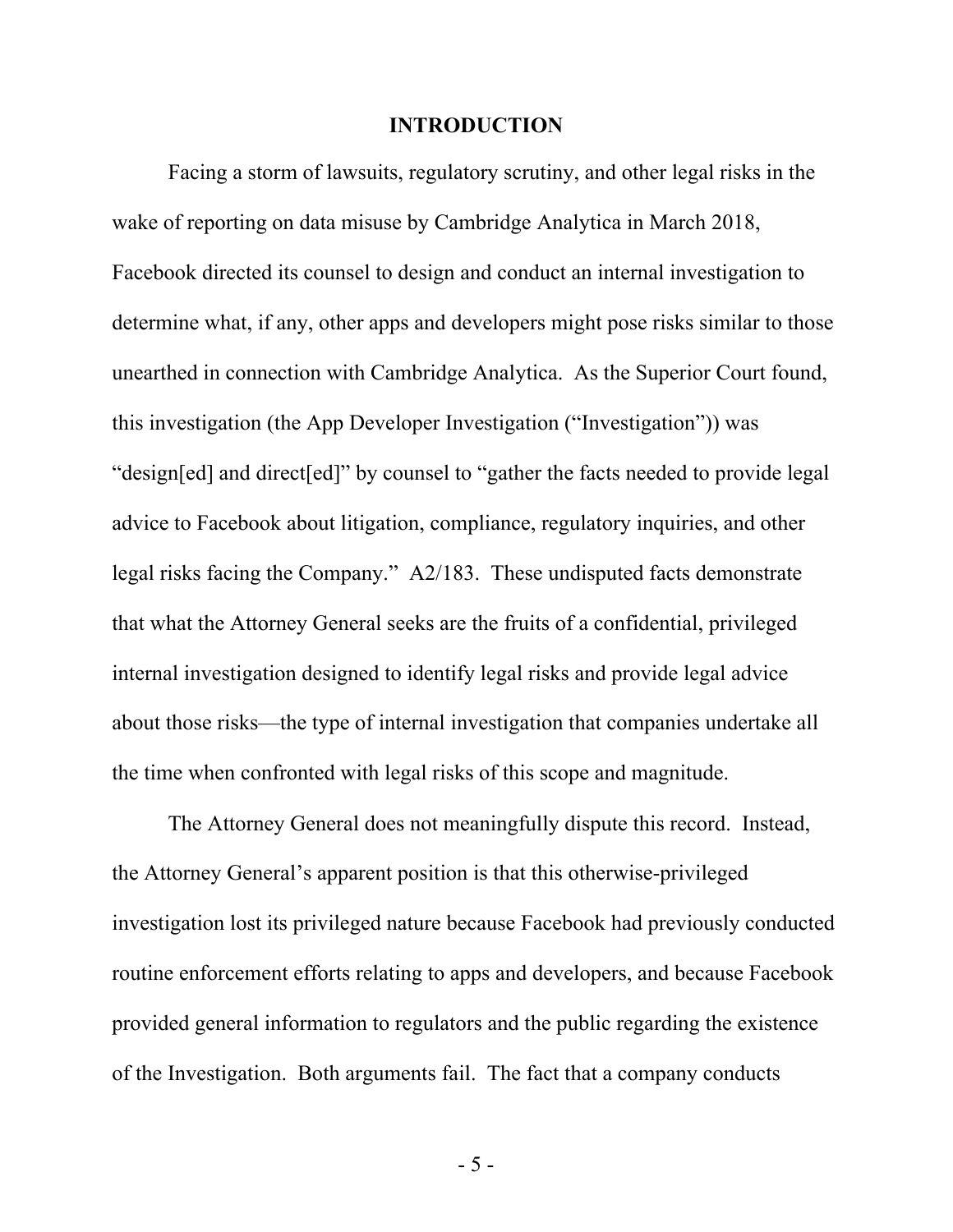routine, real-time monitoring (and, where applicable, enforcement) to protect its users does not render an entirely separate backwards-looking investigation "business as usual." To the contrary, it was precisely because Facebook's realtime monitoring and enforcement mechanisms were not designed to undertake a retrospective investigation to assess Facebook's potential legal exposure that its attorneys developed an entirely new framework for the Investigation. And a company's public statements about the mere existence of an ongoing internal investigation—statements that are routinely expected by regulators, investors, and the public when a company undertakes an investment of resources of this magnitude—cannot possibly waive privilege. The consequence of a contrary holding would be that every public company operating in the Commonwealth would essentially waive privilege any time it issued statements about high-profile matters. That is not the law. The privileges and protections over internal corporate investigations long guaranteed by this Court's and the Supreme Court's precedents apply equally here, and the Superior Court's judgment should be reversed.

#### **ARGUMENT**

### **I. FACEBOOK DID NOT WAIVE ITS OBJECTIONS TO THE CIVIL INVESTIGATIVE DEMAND**

The Court should disregard the Attorney General's half-hearted suggestion, tacked on to the end of its brief (at 52-54), that Facebook waived its objections to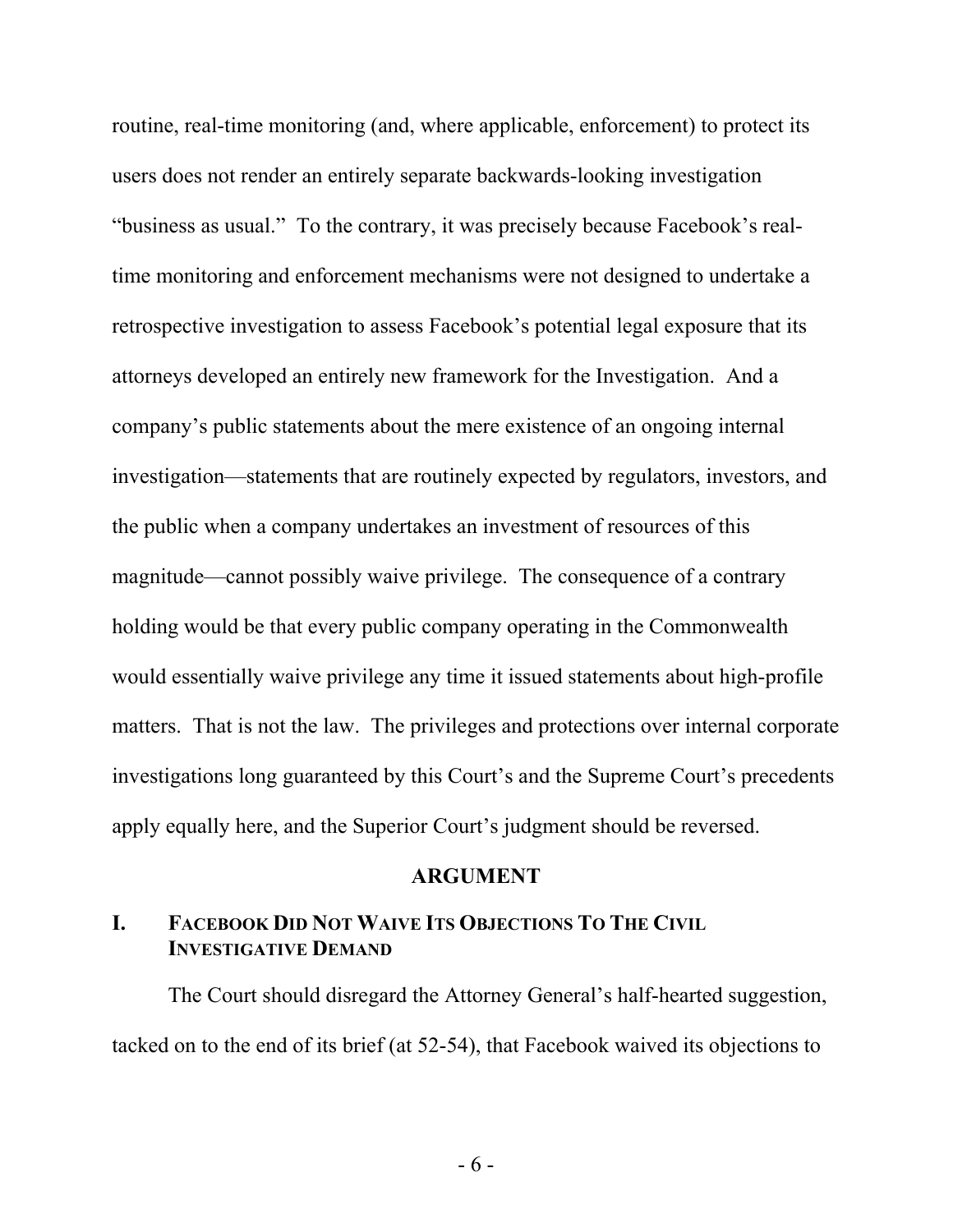the Civil Investigative Demand ("CID"). The Attorney General expressly abandoned this argument below, and in any event, it lacks merit.

In the exact passage of the transcript cited in the Attorney General's brief for the proposition that this issue was "addressed" in the Superior Court (at 54, n.26), the court asked: "[Y]ou did make a waiver argument in your papers, are you pressing that?" in response to which the Attorney General conceded: "**I'm not pressing it.**" A2/156. In the face of this record, the Attorney General's position that the issue was preserved for this Court's review strains credulity.<sup>1</sup>

The Attorney General's conduct on appeal leaves no doubt about this express waiver. The Attorney General did not mention waiver when opposing Facebook's motion to stay in the Appeals Court, and did not ask this Court to deny Direct Appellate Review on that ground. *See* Mass. R. App. P. 11(c) (parties should inform the Court of any "reasons why the application should or should not be granted"). If this were really the dispositive threshold issue the Attorney General now suggests, it would have been identified as a reason this Court should not hear this case directly.

<sup>&</sup>lt;sup>1</sup> The Attorney General's citation to Mass. R. App. P.  $22(c)(1)$  (at 54 n.26) ignores the facts. While a briefed argument may not be waived simply because it does not come up at a hearing, when an argument *does* come up at a hearing and a party affirmatively *abandons* it, the argument surely is waived*.*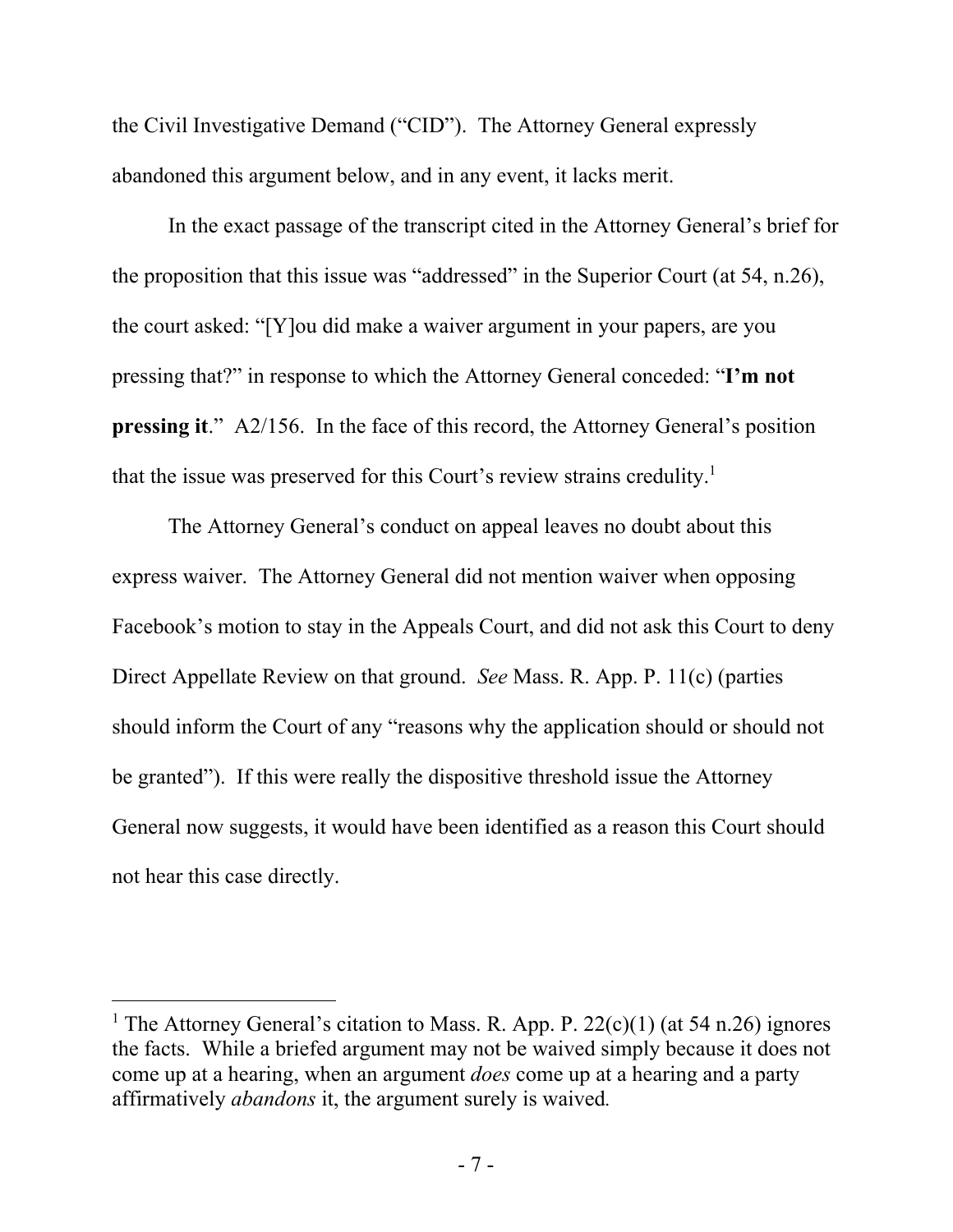In any event, the Attorney General's waiver argument does not hold water (Facebook Br. at 55-56). Facebook asserted its privilege objections and concerns in each submission and interaction with the Attorney General, who even expressed appreciation for "Facebook's willingness to engage in further discussion on this issue should such a challenge [to Facebook's assertion of privilege] become necessary." A1/463 n.1. And Facebook actively cooperated with the Attorney General from the outset, producing thousands of documents and negotiating its objections in good faith. A2/188 n.3. That is a far cry from the "passive" noncompliance this Court warned could constitute waiver under G.L. c. 93A, § 6(7). *Attorney General v. Bodimetric Profiles*, 404 Mass. 152, 155 (1989).

Now the Attorney General claims (at 28, 53, 39 n.14) that the parties' "extensive negotiations" were a "stratagem." But the only "stratagem" with which this Court should be concerned is the Attorney General participating in extensive negotiations with a CID recipient only to later claim that the recipient did so at its peril, and that the result was a categorical waiver of all privilege and work product protections. Such tactics are not condoned when employed by civil litigants, and are even less appropriate when advanced by the government. *See In re Keeper of Records (Grand Jury Subpoena Addressed to XYZ Corp.)*, 348 F.3d 16, 26, 28 (1st Cir. 2003) ("Many years ago, Justice Holmes warned that those who deal with the government must turn square corners. That advice cuts both ways: those who deal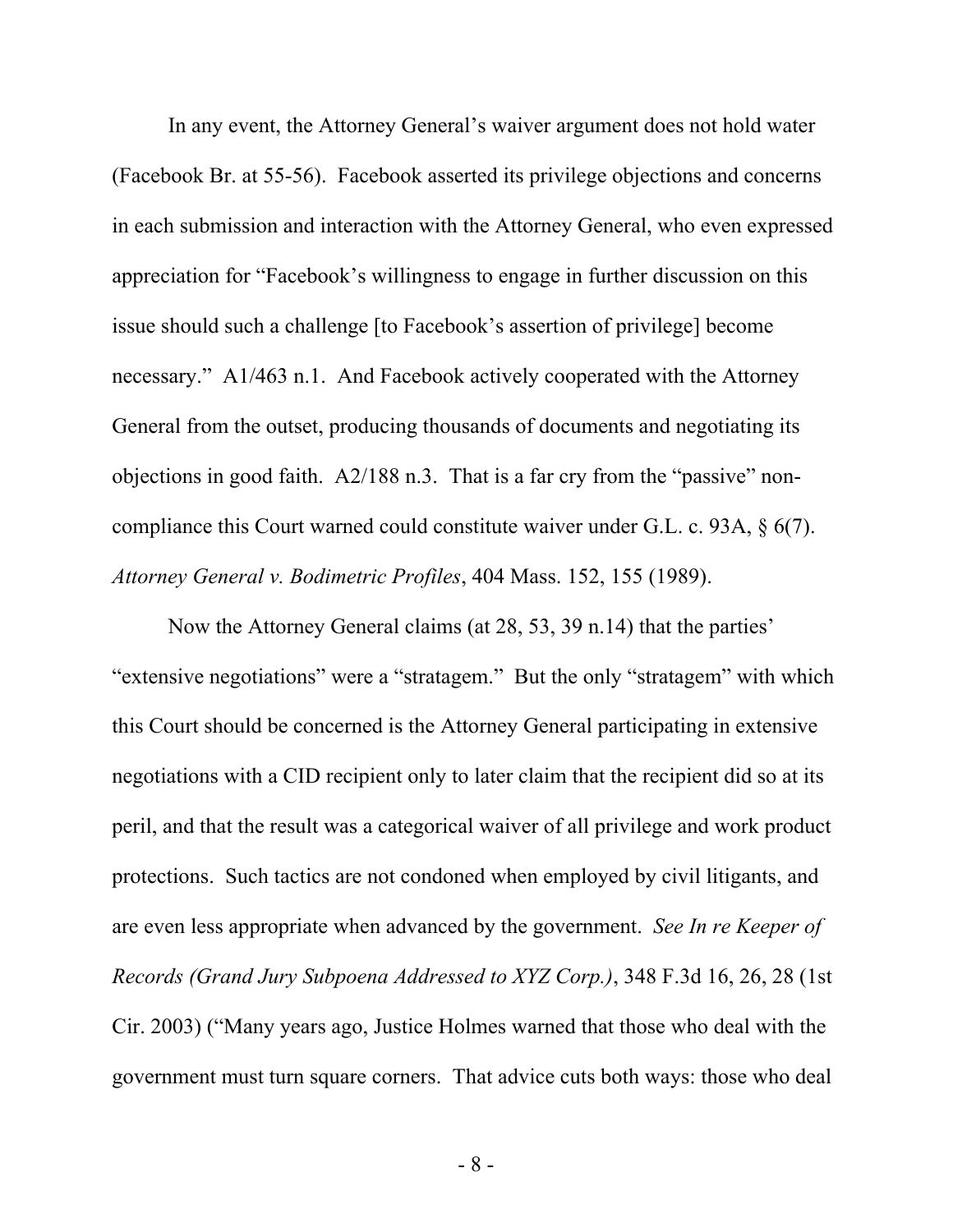with the government have a right to expect fair treatment in return. ... Refusing to hold the government to such a standard will send a signal to future litigants to negotiate with the government only at their peril. That is not a message that we wish to send—nor is it one that would serve the government's interests.").

The Attorney General's position would require all CID recipients to immediately commence litigation if they object to any aspect of a CID, even while engaging in extensive discussions and negotiations with the Attorney General about those same objections, or otherwise risk waiver.<sup>2</sup> The impact of this Court adopting such a position cannot be overstated—rather than engaging in the type of good-faith dialogue with the Attorney General that Facebook undertook here, CID recipients will instead rush into Superior Court. That all but guarantees the very delays that the Attorney General complains of in this case, in addition to unwarranted court congestion. This Court's decision in *Bodimetric* certainly did not endorse such a radical view, nor should the Court adopt it here.

#### **II. THE INFORMATION THE ATTORNEY GENERAL SEEKS IS PRIVILEGED**

The Attorney General advances three arguments in response to Facebook's assertion of attorney-client privilege over the Investigation, all of which fail.

<sup>2</sup> The Attorney General's suggestion (at 53-54) that only recipients with *convincing*  objections need to sue to preserve their privilege is cold comfort. Presumably, the Attorney General would find all objections to its CIDs unconvincing—otherwise, why issue them?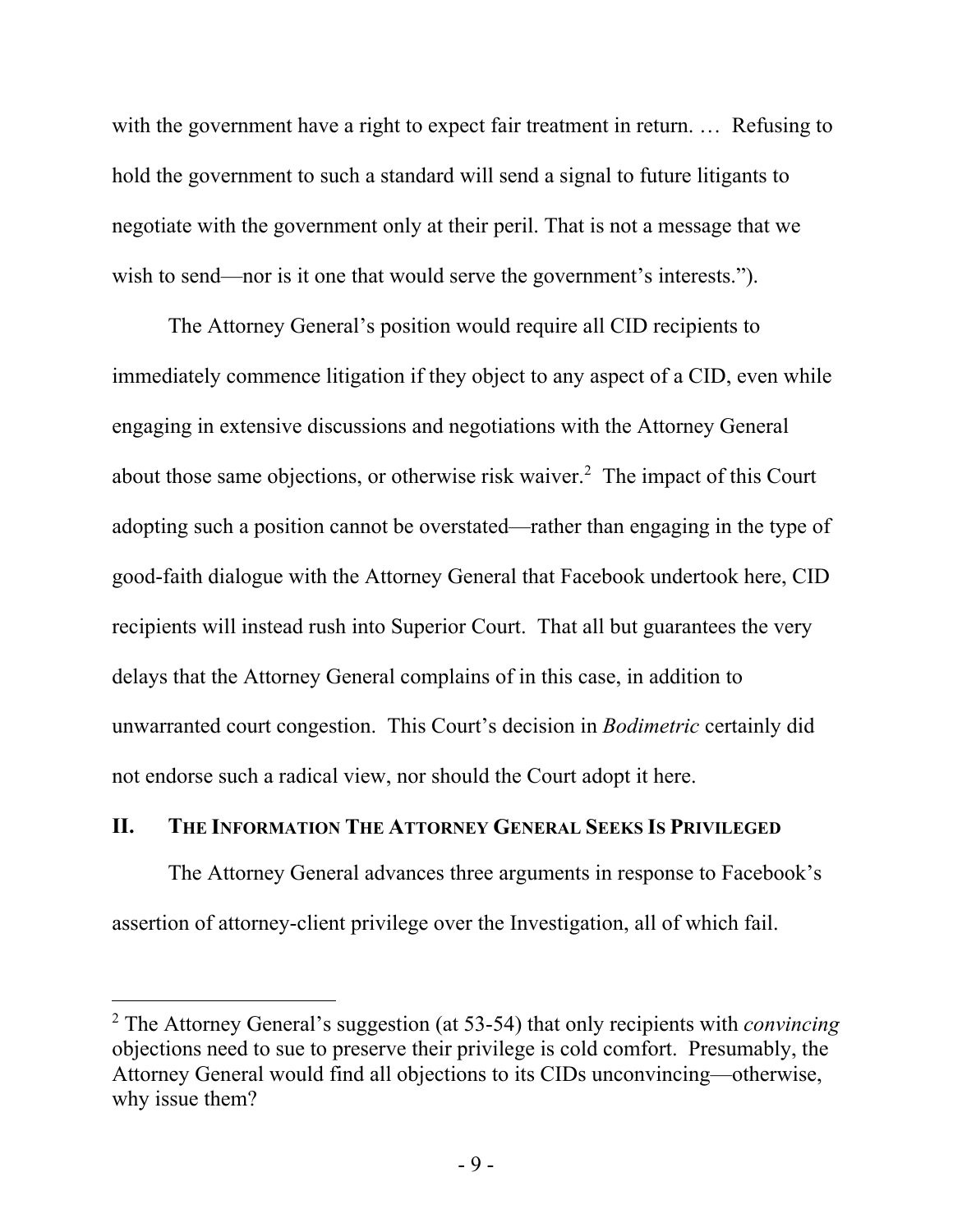*First*, the Attorney General doubles down on the Superior Court's erroneous reliance on *In re Grand Jury Investigation*, 437 Mass. 340 (2002), arguing (at 49- 50) that Facebook's "public statements" "undercut" the attorney-client privilege because they show the privileged communications were not confidential. But quite the opposite is true. The record clearly demonstrates that the communications sought were in fact confidential—indeed, by seeking "internal" communications that it claims cannot be obtained by any other means, the Attorney General essentially concedes their confidential nature.<sup>3</sup> Tellingly, the Attorney General does not address the undisputed record (A2/51-52, ¶ 12) that counsel running the Investigation ensured the confidentiality of communications in the Investigation.4

What is more, the Attorney General fails to explain *how* Facebook's public statements "undercut" the confidentiality of internal communications responsive to her request. The marquee example the Attorney General relies upon (at 49)—that

<sup>3</sup> In contrast, Facebook has already produced the *external* communications sought by the CID, as it claims no privilege over such documents.

<sup>&</sup>lt;sup>4</sup> As the Attorney General notes (at 10 n.1), in light of the Superior Court's order, Facebook reviewed the responsive communications, confirming what it has been saying all along: that communications within the Investigation were confidential and made in furtherance of legal advice. The Attorney General complains (at 47) that Facebook has not proven that the privilege which attaches to the Investigation also attaches to communications made before the Investigation began. But Facebook has never claimed that the privilege derived from the Investigation attaches to pre-Investigation communications—it has only withheld pre-Investigation communications to the extent they are privileged on other grounds.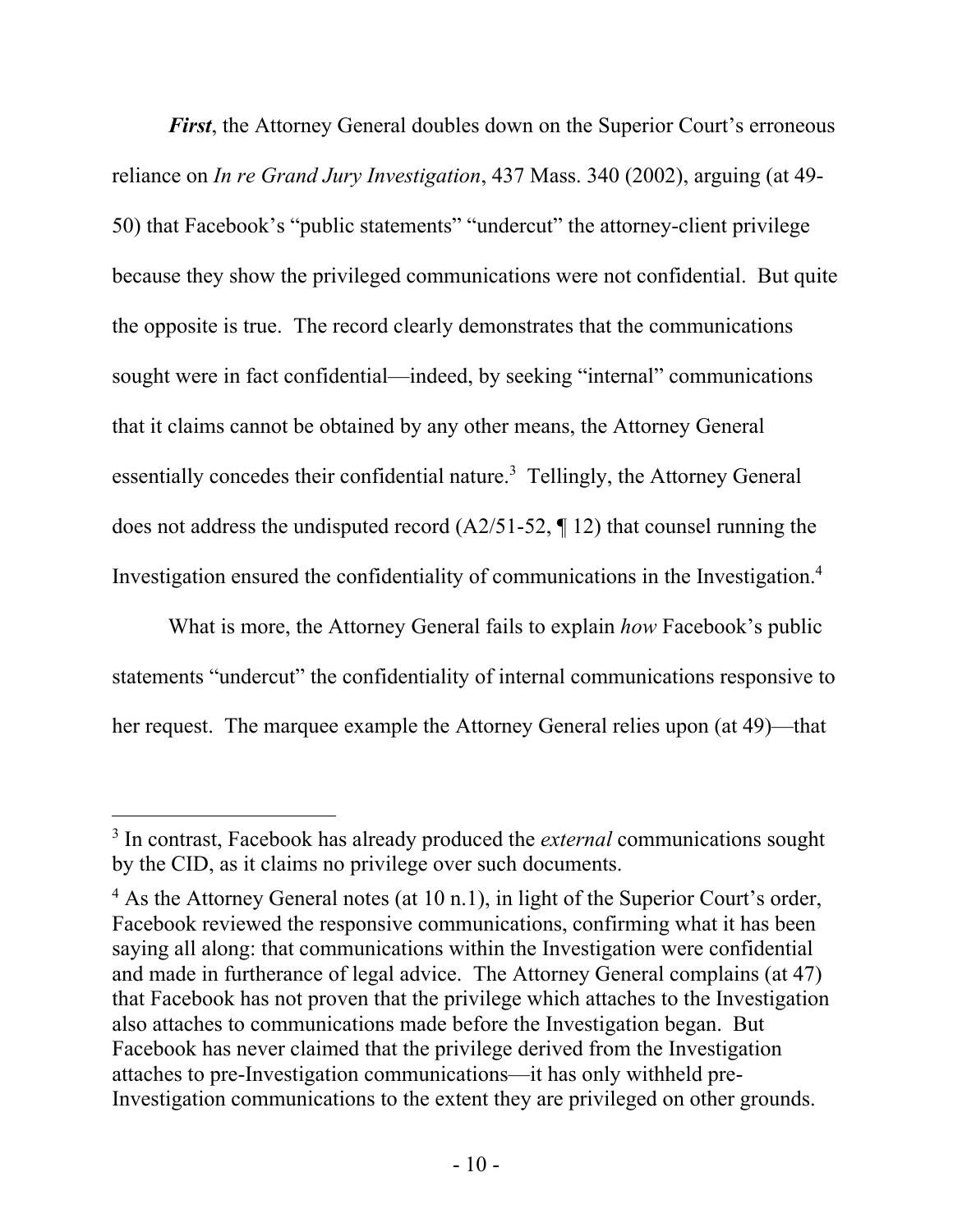Facebook said publicly that it strives to "make sure [user] privacy is protected" and "make [its] platform safer"—certainly does no such thing; it reveals not one iota of privileged communications. If such statements allowed third parties to pierce the attorney-client privilege, no company could ever comfortably communicate with the public. Yet the Attorney General marshals (at 18-20) essentially everything Facebook has said about the Investigation, without even attempting to make the relevant showing that one of these statements reveals any details of the confidential internal communications over which Facebook claims privilege. Facebook Br. 36- 37. Indeed, the Attorney General's own descriptions of those statements proves the point. The Attorney General dwells on Facebook's pledge to identify apps that "misused personal data or violated Facebook's policies" (at 50), or to "tell people [who were] affected by apps that have misused their data" (at 19). These types of general public statements do not commit to providing privileged information regarding the construction and processes of the Investigation; rather, they commit to notifying users in the specific event that the Investigation discovered evidence of an app's misuse of user data—as Facebook has done. *See also* Facebook Br. at 24-25.

Perhaps most concerning, the Attorney General misleadingly describes confidential communications with her office as "public" statements. *E.g.*, Br. 20 (citing, from the Impounded Appendix, confidential letters from Facebook to the

- 11 -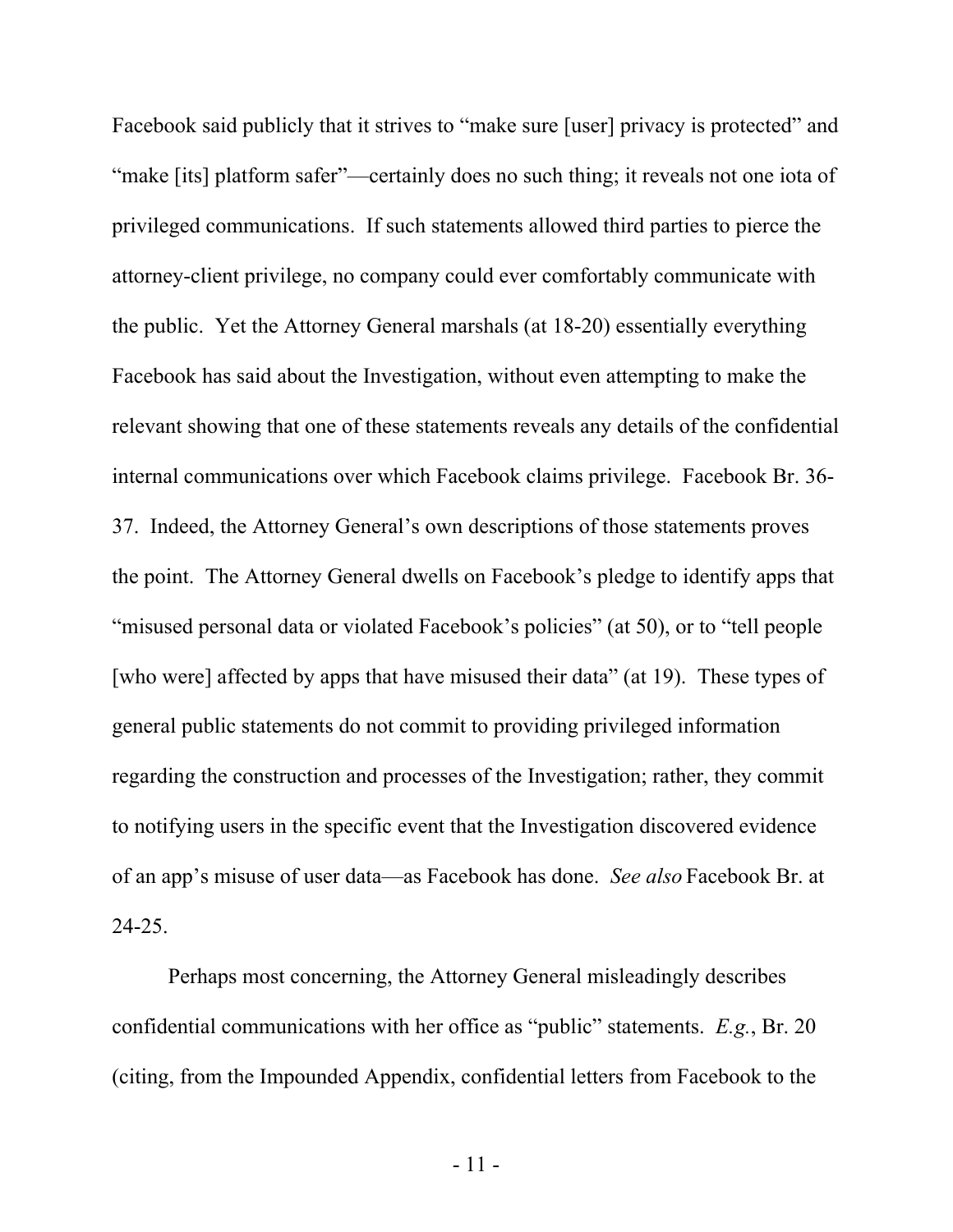Attorney General detailing suspended apps as information that Facebook "released"). Every communication between Facebook and the Attorney General was made subject to statutory assurances of confidentiality—*see* G.L. c. 93A, § 6(6)—and with the Attorney General's express assurances that the communication would not be used by the Attorney General to argue waiver. *See*  $A1/463$  n.1.<sup>5</sup> It is poor public policy indeed for the Attorney General to invite communications with assurances *against* waiver, only to use those communications as justifications *for* waiver. *See* AG Br. 18 (citing Facebook's communications to the Attorney General); 38 (citing Facebook's general descriptions of the Investigation to the Attorney General); 31 (citing letter to Attorney General); 31 n.7, 32 n.8 (citing impounded letters to Attorney General); 33 n.9 (same, including impounded productions); *see also In re Keeper of Records*, 348 F.3d at 26.

Finally, and inexplicably, the Attorney General claims the Superior Court did not reach the question of "at issue" waiver while simultaneously invoking that doctrine, claiming that Facebook cannot publicly "herald" the Investigation while maintaining privilege. Br. 51-52. But as Facebook explained (at 35-36), the "at

<sup>&</sup>lt;sup>5</sup> The Attorney General specifically agreed "not to argue that production of this narrative response [about the Investigation] constitutes any waiver of privilege." Facebook can provide a copy of this correspondence to the Court on request.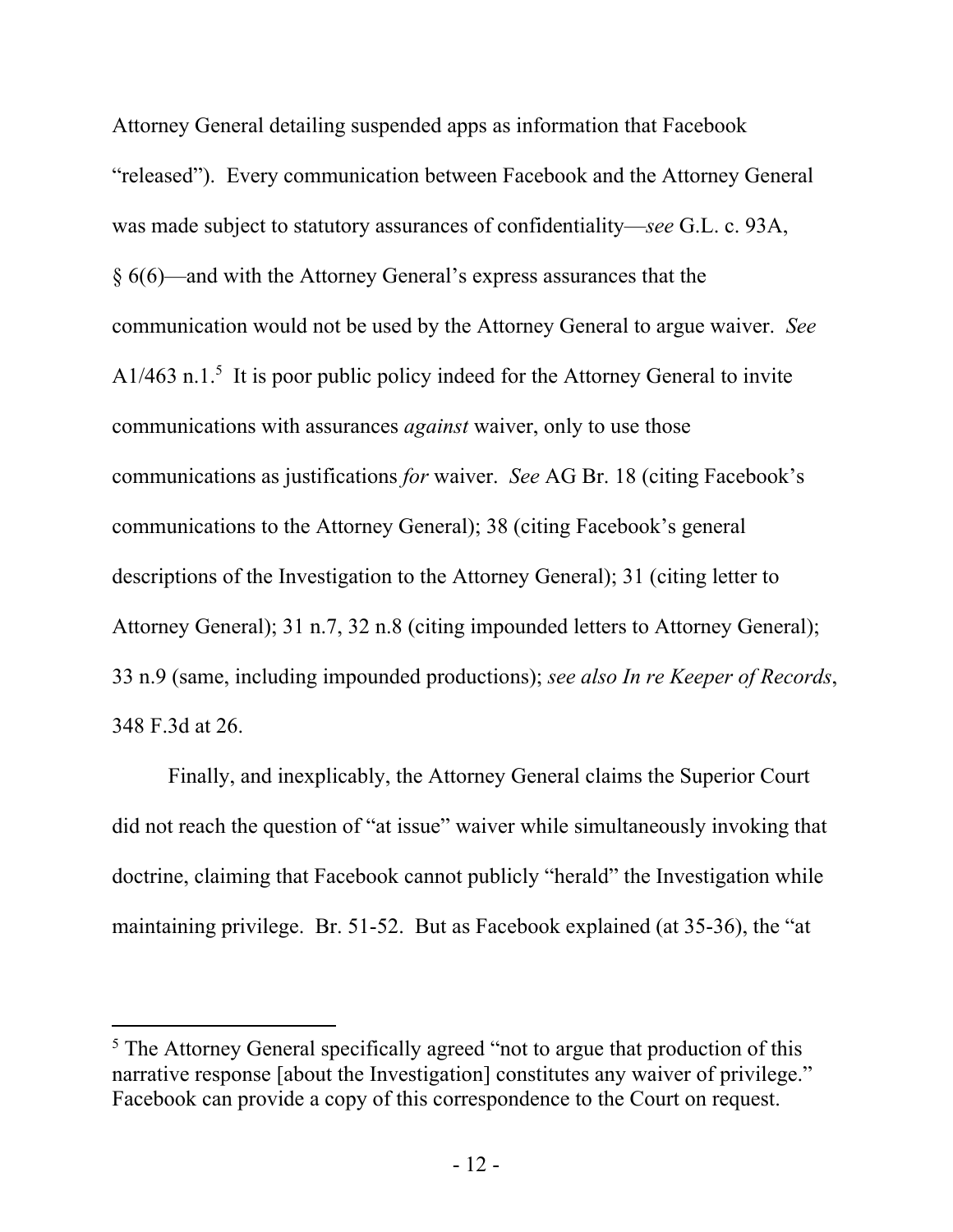issue" waiver doctrine has no application to extrajudicial statements at all, let alone to extrajudicial statements that do not place privileged information "at issue" in a litigation. The Attorney General ignores this argument entirely.

**Second**, the Attorney General complains that Facebook has not shown that "all" internal Investigative communications are privileged. Facebook's privilege log, which the Attorney General invokes (at 10 n.1), shows precisely the opposite. The very nature of the Attorney General's request—for all internal communications within a legal-driven internal investigation—calls for privileged communications. This inexorable fact notwithstanding, Facebook has now undergone the immensely burdensome exercise of reviewing these communications, which has demonstrated what Facebook told the Superior Court: "it [is] futile to require [a party to] provide a privilege log for clearly privileged communications." *First Am. Title Ins. Co. v. Rice,* 2017 U.S. Dist. LEXIS 203163, at \*22 (N.D.W. Va. Dec. 11, 2017); *see also Hully Enters. Ltd. v. Baker Botts LLP*, 286 F. Supp. 3d 1, 7 (D.D.C. 2017) ("when a discovery request demands production of an attorney's records in connection with representation of a client, invocation of the protections of the attorney-client privilege and work-product doctrine may be effective without requiring a detailed privilege log.").

*Finally*, the Attorney General repeats (at 43-46) the Superior Court's error that the material responsive to Contested Requests 1-5 is not privileged because it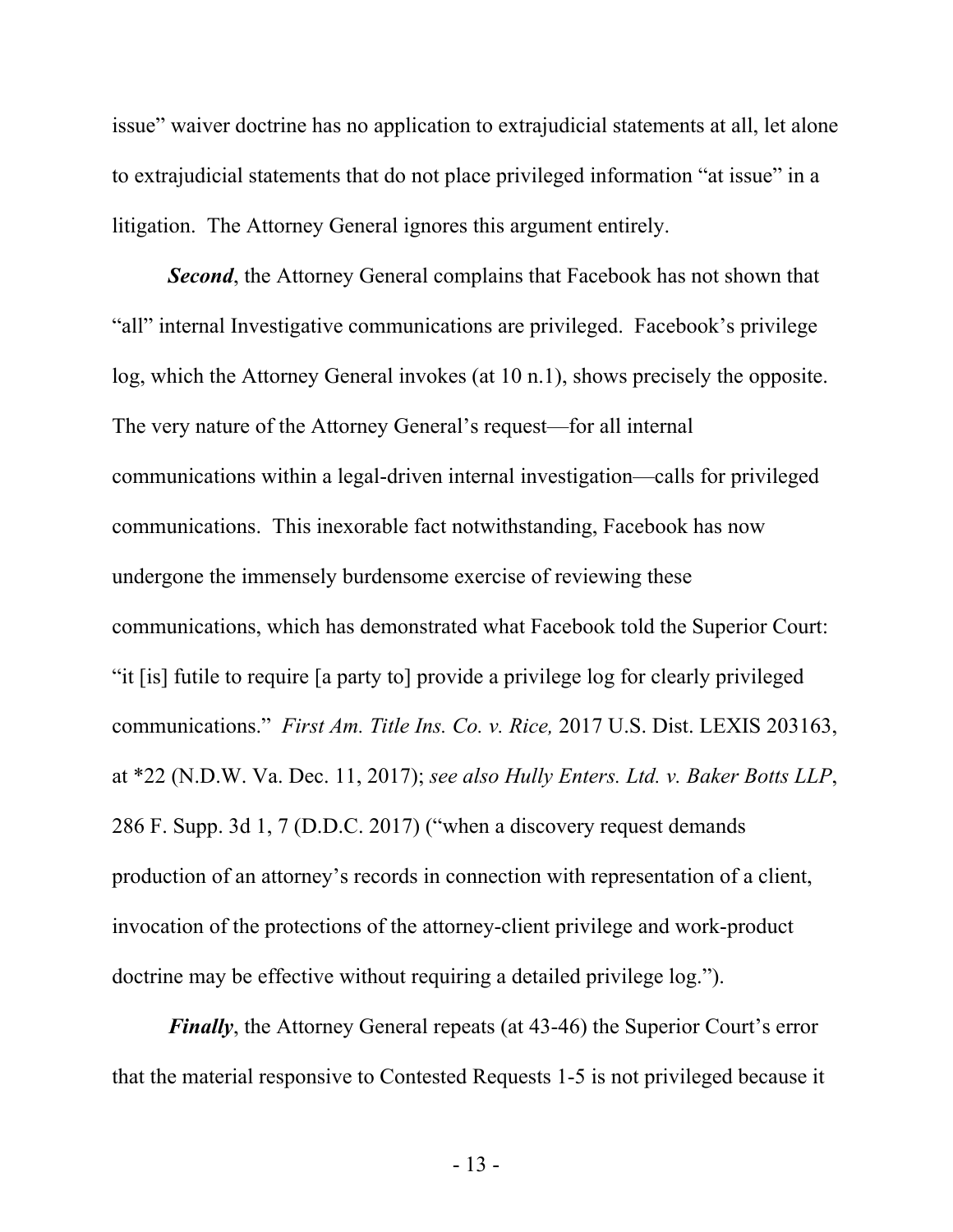is "factual" in nature. The various categorizations of applications sought by the CID are not facts that exist independently of attorney-client communications. Rather, the categorizations of applications exist *only* because Facebook *directed* its counsel to identify apps that counsel determined pose legal risk to the company; in response to that request, counsel devised manners of categorizing and identifying these apps and communicated those categorizations and the apps that fall within them to the client, Facebook, to inform its legal strategy. A2/48-55 (¶¶ 4-23). In other words, without counsel's mental impressions, analysis, and legal advice, there would be no categorizations responsive to Contested Requests 1-5 at all. This is a quintessential example of the well-established principle that the attorneyclient privilege protects "factual material compiled during a corporation's internal investigation … at counsel's request for later use in providing legal advice" and "extend[s] to communications between corporate employees who are working together to compile facts for in-house counsel to use in rendering legal advice to the company." *Federal Trade Comm'n v. Boehringer Ingelheim Pharms., Inc.*, 180 F. Supp. 3d 1, 30, 34 (D.D.C. 2016); *see also In re Kellogg Brown & Root, Inc.*, 756 F.3d 754, 757, 760 (D.C. Cir. 2014) (privilege attaches to an "internal investigation" that was "initiated … to gather facts and ensure compliance with the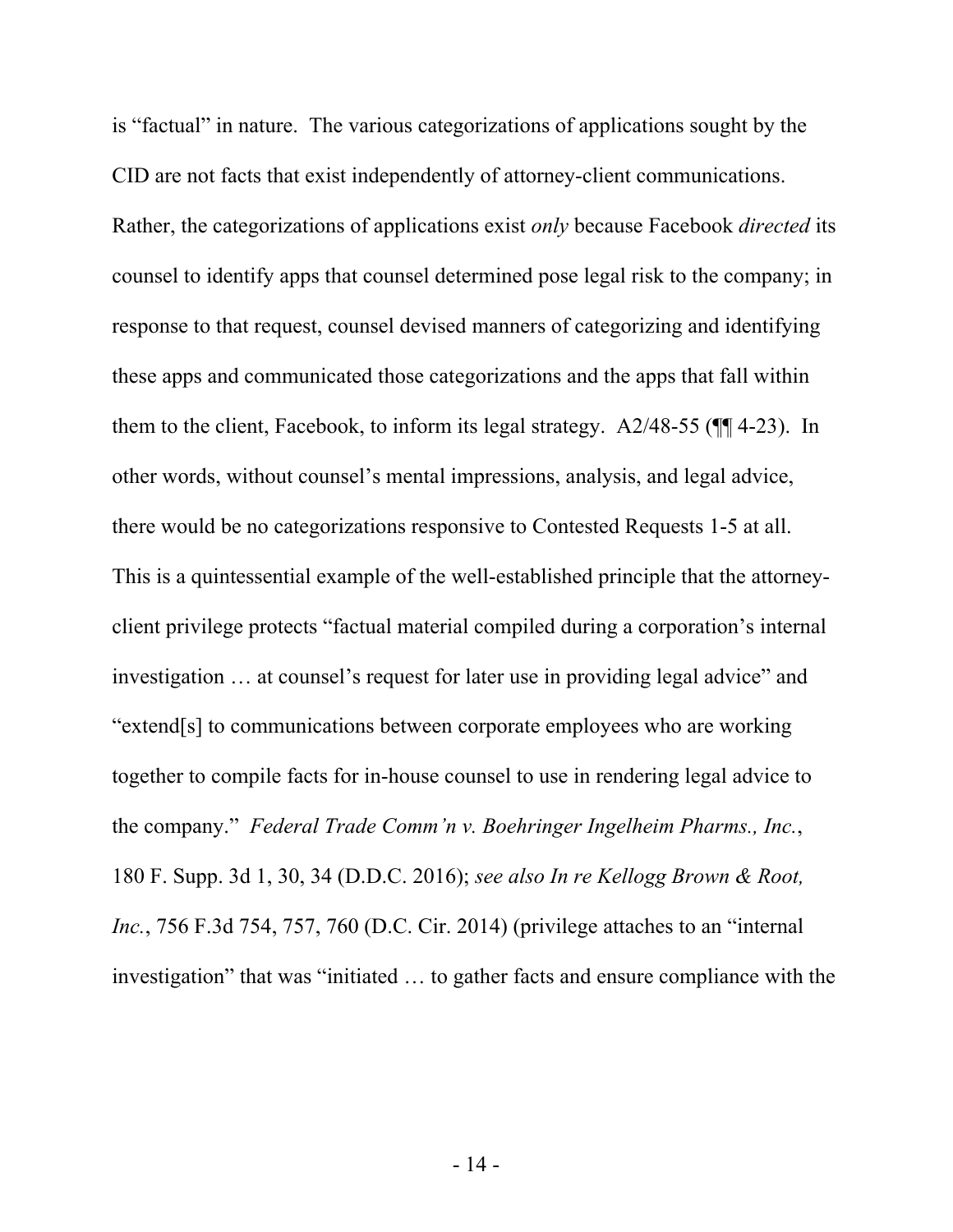law[.]").<sup>6</sup> As this Court has explained: the "privilege exists to protect not only the giving of professional advice to those who can act on it but also the giving of information to the lawyer to enable him to give sound and informed advice." *RFF Family P'ship v. Burns & Levinson, LLP*, 465 Mass. 702, 708 (2013) (quoting *Upjohn Co. v. United States*, 449 U.S 383, 390 (1981)).

### **III. THE INFORMATION THE ATTORNEY GENERAL SEEKS IS PROTECTED WORK PRODUCT**

Rather than engaging with Facebook's arguments concerning the applicability of the work product doctrine, the Attorney General instead parrots the Superior Court's erroneous reasoning and, in doing so, underscores the Superior Court's missteps.

*First*, the Attorney General repeats the Superior Court's erroneous focus on the limited non-legal purposes of the Investigation, in a thinly veiled attempt to revive the "primary motive" analysis this Court jettisoned in *Comcast*. But this Court has rightly concluded that considerations of motive are irrelevant so long as the information in question "can be fairly said to have been prepared *because of* the prospect of litigation." *Commissioner of Revenue v. Comcast Corp.*, 453 Mass. 293, 317 (2009); *see also id.* at 316 ("[W]ork product protection should not be

<sup>&</sup>lt;sup>6</sup> Unable to dispute the force of these authorities, the Attorney General relegates its discussion of *Boehringer* and *In re Kellogg* to a footnote (at 16 n.17).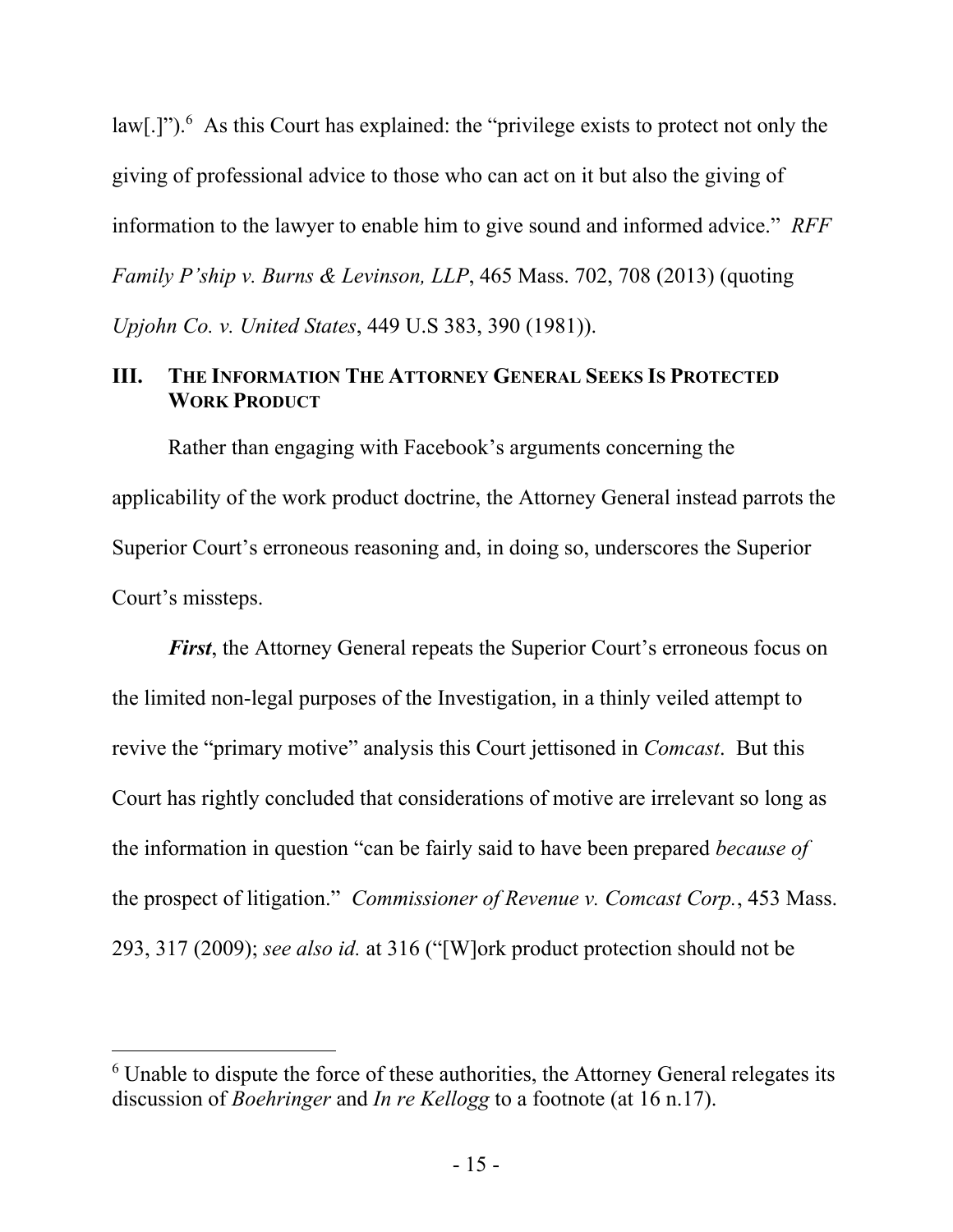denied to a document that analyzes expected litigation merely because it is prepared to assist in a business decision.").

On that issue, the record is clear and unrebutted. The Attorney General does not dispute that the key question in determining whether information was generated "because of" litigation is whether litigation was pending or reasonably anticipated. AG Br. 48-49. The Attorney General also does not dispute that, when Facebook commenced the Investigation, it *already* faced numerous litigations and regulatory investigations and the prospect of many more to come—all concerning the legal issues on which the Investigation focused. *Id.* 49-50. And the Attorney General also does not dispute that the Superior Court found that Facebook's inhouse and outside counsel commenced the Investigation "to gather the facts needed to provide legal advice to Facebook about litigation, compliance, regulatory inquiries, and other legal risks facing the Company." A2/183. Under *Comcast*, that should end the inquiry.7

<sup>&</sup>lt;sup>7</sup> Unsurprisingly, the Attorney General can cite no authority in support of the misguided contention (at 30-32) that Facebook's general descriptions of the ways in which the Investigation might promote good business practices undermine its work product claim. There is, of course, no requirement that Facebook publicly describe the Investigation's legal purpose to maintain the protections the work product doctrine provides. *E.g.*, *Doe 1 v. Baylor Univ.*, 320 F.R.D. 430, 441, 442 (W.D. Tex. 2017) ("[I]t is reasonable that a party would not want to announce that it anticipated litigation when engaging outside counsel for fear that doing so might encourage that very litigation."). Indeed, this Court adopted the "because of" standard precisely to avoid this type of second-guessing of motives. *See Comcast*,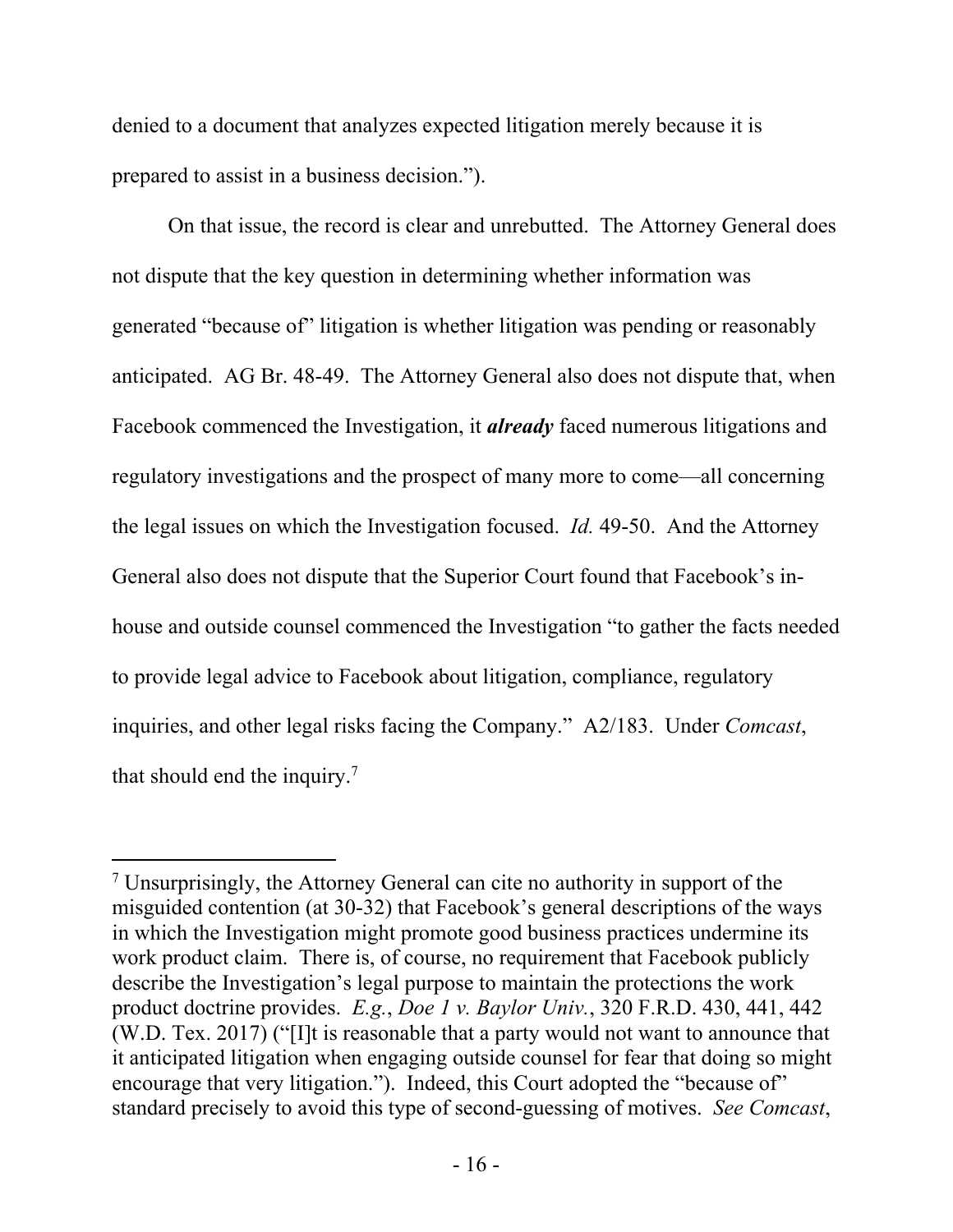*Second*, the Attorney General—like the Superior Court—interprets the narrow "irrespective-of-litigation" exception to the work product doctrine in a manner that renders work product protections all but meaningless. *See* AG Br. 32- 36. The irrespective-of-litigation exception applies only to documents "prepared in the ordinary course of business in a form that would not vary regardless of whether litigation was expected," not to information generated to address unique, "urgent circumstances" that either have spawned (or are likely to result in) litigation. *Schaeffler v. United States*, 806 F.3d 34, 43-44 (2d Cir. 2015) (comparing unprotected documents "created in the ordinary course of annually completing appellants' federal tax returns" with protected memorandum analyzing the tax law implications of significant transaction "highly likely" to result in an "audit and subsequent litigation"). The Investigation is a clear example of the type of "urgent circumstances" contemplated by *Schaeffler*—to suggest it is "business as usual" simply misapprehends the scope, scale, and nature of the Investigation. Facebook Br. at 43-48; A2/48-51 ( $\P$  $\P$  4-11). What company undertakes a massive, multiyear, retrospective investigation relating to a product that has not existed for four years and considers it "business as usual"?

<sup>453</sup> Mass. at 316-318.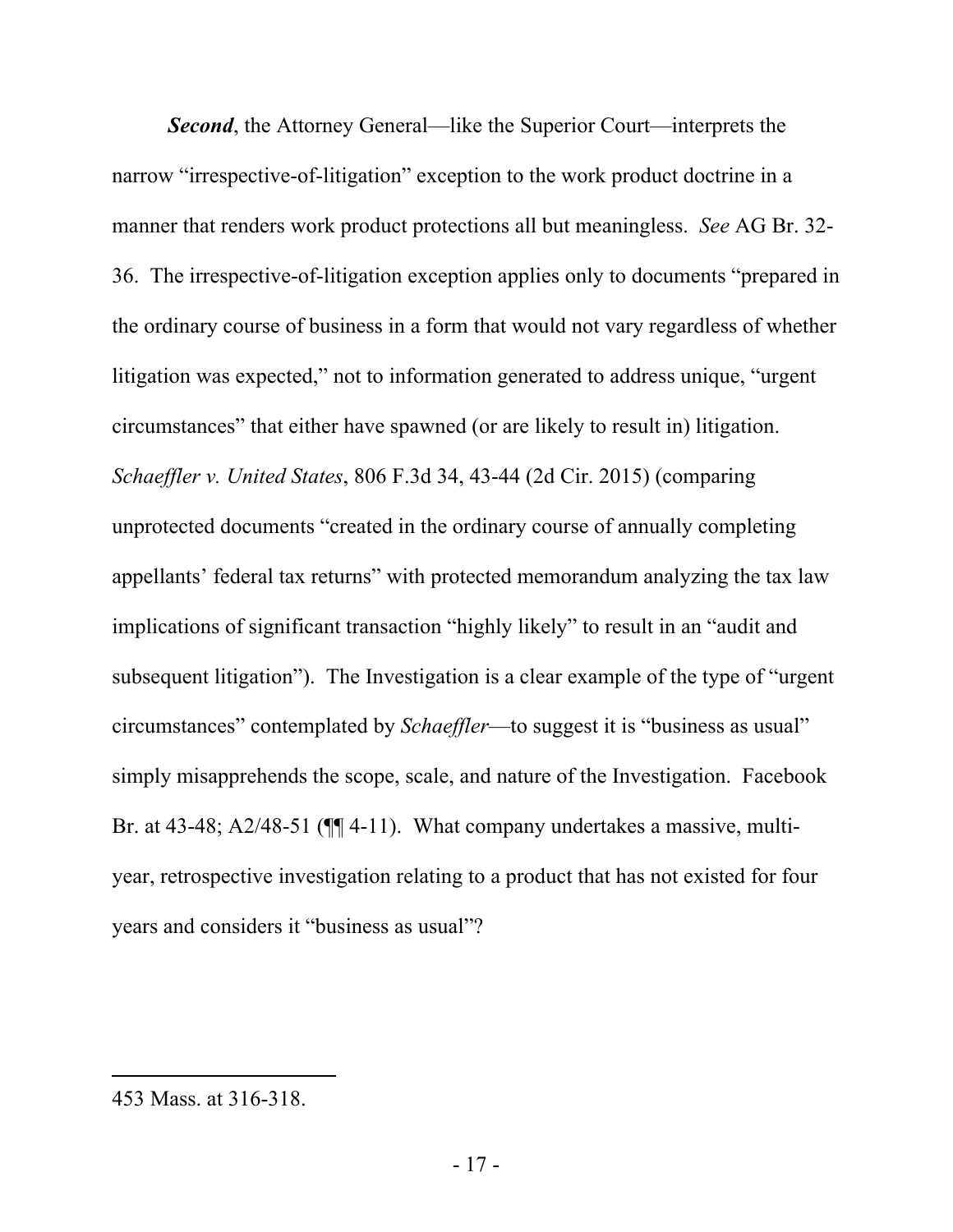Courts in the Commonwealth routinely find that the work product doctrine protects investigative materials prepared when litigation is pending or reasonably anticipated—even where the company might otherwise address related topics in the ordinary course of business. *See Rhodes v. AIG Domestic Claims, Inc.*, 2006 WL 307911, at \*5 (Mass. Super. Jan. 27, 2006) ("Once litigation has been threatened or commenced, the factual reports of [an insurer's] investigation and the internal reports evaluating the strength of the litigation become work product."); *Raffa v. Gymnastics Learning Ctr., Inc.*, 2002 WL 389889, at \*3 (Mass. Super. Jan. 2, 2002) (work product protects memorandum summarizing interview conducted by insurance company investigator after litigation was threatened); *Harris v. Steinberg*, 1997 WL 89164, at \*3-4 (Mass. Super. Feb. 10, 1997) (although hospital had policy of "investigating all patient deaths," work product doctrine shielded a non-routine "investigatory memorandum containing a compilation of information"). The distinction between the routine monitoring, compliance, and enforcement mechanisms Facebook employed prior to commencing the Investigation and the extraordinary attorney-led Investigation at issue in this case fits comfortably within this settled Massachusetts law. $8$ 

<sup>&</sup>lt;sup>8</sup> In light of this fact, perhaps unsurprisingly, the Attorney General resorts to citing cases that contradict these well-settled principles of Massachusetts law. (Br. 35, 36 n.11). Moreover, all concern easily distinguishable factual circumstances. *See In re Premera Blue Cross Customer Data Sec. Breach Litig.*, 296 F. Supp. 3d 1230, 1245 (D. Or. 2017) (investigation conducted by consultant that was initiated by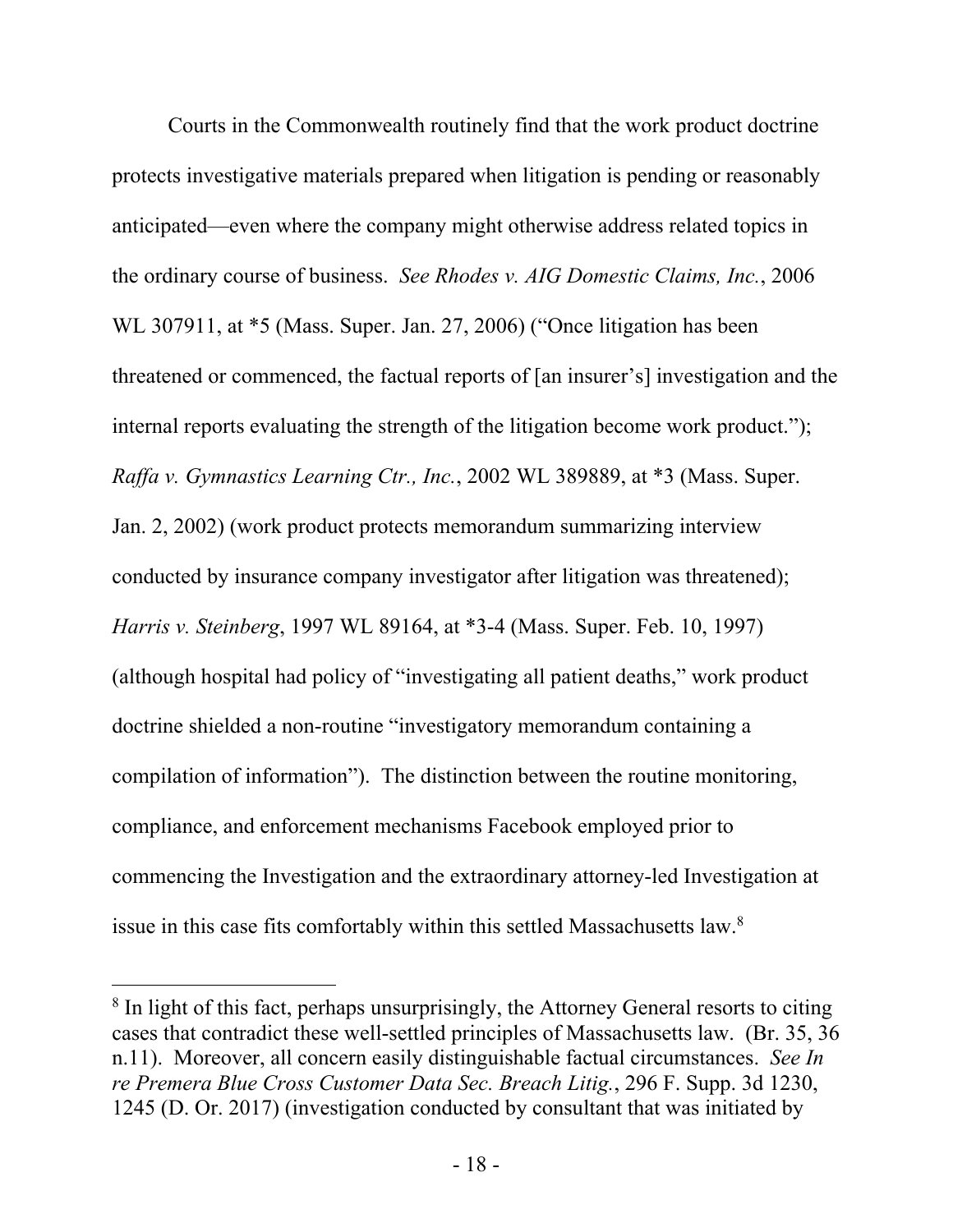Here, faced with unique circumstances arising from the Cambridge Analytica events—including litigation and regulatory investigations—Facebook "direct[ed] its attorney to conduct an internal investigation for the purpose of providing legal advice to the company," and had the "internal investigation conducted under the direction of that attorney." *Rhodes*, 2006 WL 307911, at \*4. The Investigation did not, as the Attorney General posits, merely "*involve[]*  Facebook's outside and in-house counsel." AG Br. 10 (emphasis added). Rather, Facebook's in-house and outside counsel designed, controlled, and have overseen the Investigation from its inception. A2/50-51 ( $\sqrt{\frac{8}}$ ). Nor did Facebook simply "introduce[] attorneys into its program to investigate app developers." AG Br. 35. To the contrary, and as explained in the unrebutted declaration of Facebook's inhouse counsel, recognizing that Facebook's ordinary, real-time investigation and enforcement mechanisms were insufficient to undertake the significant retrospective investigation necessary to assess Facebook's potential legal exposure, its attorneys developed an entirely new framework for the Investigation (A2/50-51

company *before* it hired counsel); *Banneker Ventures, LLC v. Graham*, 253 F. Supp. 3d 64, 72 (D.D.C. 2017) (interview memoranda describing interviews undertaken several years after threat of litigation was made); *Gillespie v. Charter Commc'ns*, 133 F. Supp. 3d 1195, 1201 (E.D. Mo. 2015) (only "speculative possibilit[y]" that "internal corporate complaint[] may result in litigation"); *Lumber v. PPG Indus., Inc.*, 168 F.R.D. 641, 646 (D. Minn. 1996) (no apparent dispute that investigation was undertaken in ordinary course of business).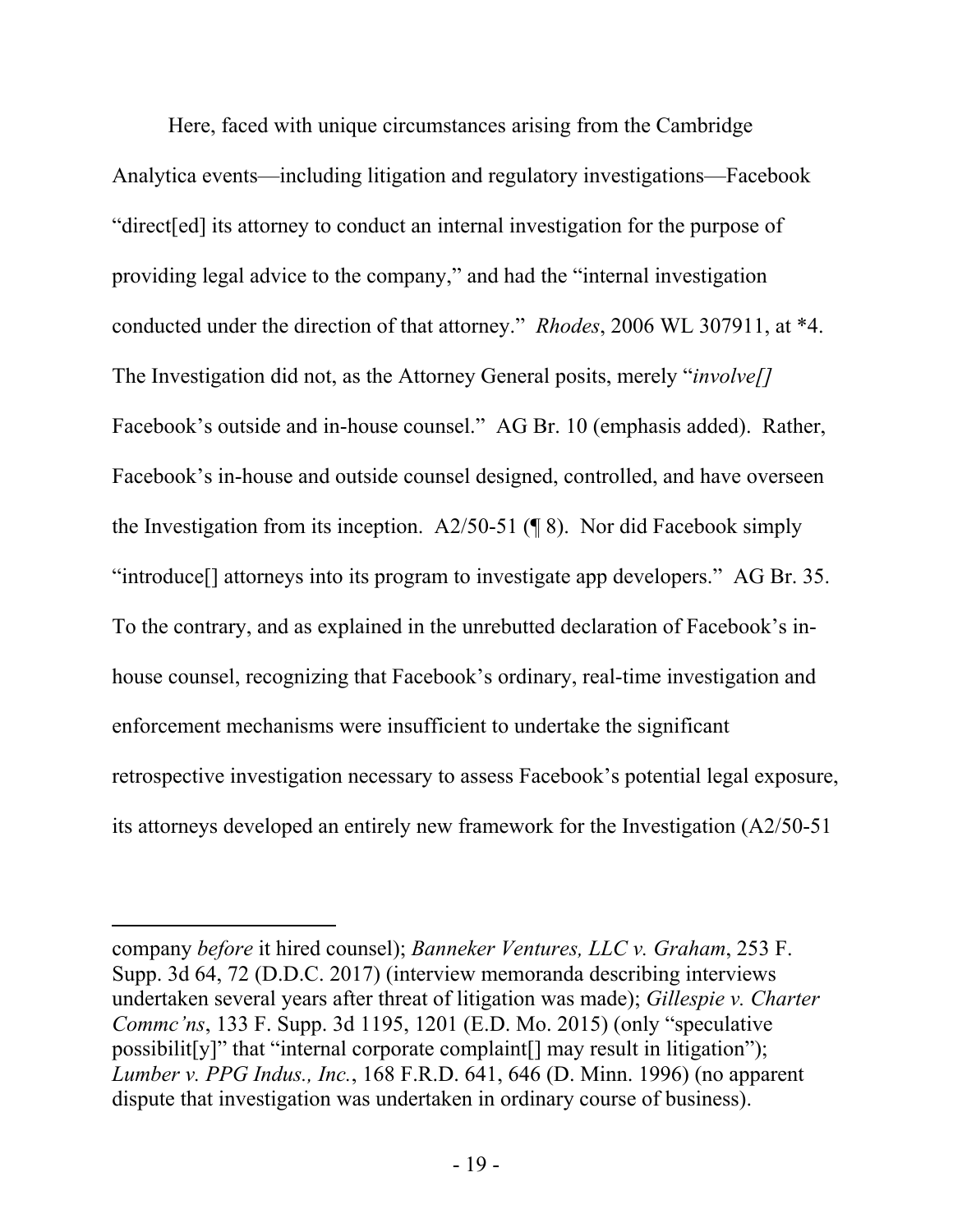(¶ 8)), and generated new information intended to facilitate Facebook's response to pending and reasonably anticipated litigations and regulatory investigations. A2/50-51, 56-57 ( $\P$  8, 29). The Attorney General disputes none of this.<sup>9</sup>

To conclude, based on this record, that Facebook would have undertaken the same unique, attorney-driven, retrospective investigation in the absence of pending and anticipated litigation blinks reality. *See Schaeffler*, 806 F.3d at 44 (the irrespective-of-litigation exception does not invite courts to manufacture "factual situation[s] at odds with reality"). Facebook does not argue, as the Attorney General suggests (at 34 n.10), that "the Superior Court could not consider whether Facebook would have investigated app developers 'irrespective of the prospect of litigation." Rather, the point is that if a court can simply hypothesize away the pending and anticipated litigation that served as the basis for commencing an internal investigation, the irrespective-of-litigation exception would "swallow the work-product protection." *Schaeffler*, 806 F.3d at 43. That is exactly what the Superior Court's order does.

<sup>&</sup>lt;sup>9</sup> The Attorney General's sole retort (at 34) is to insinuate that the sworn declaration of Facebook's counsel should not be credited because it is "at odds with" how Facebook has publicly described the Investigation. This argument is not well taken. The unrebutted declaration of one of the attorneys who oversaw and led the Investigation, credited by the Superior Court, demonstrates how significantly it differed from Facebook's ordinary monitoring, compliance, and enforcement mechanisms. The Attorney General does not quarrel with these "largely undisputed" (at 33) facts; it simply wants to ignore them.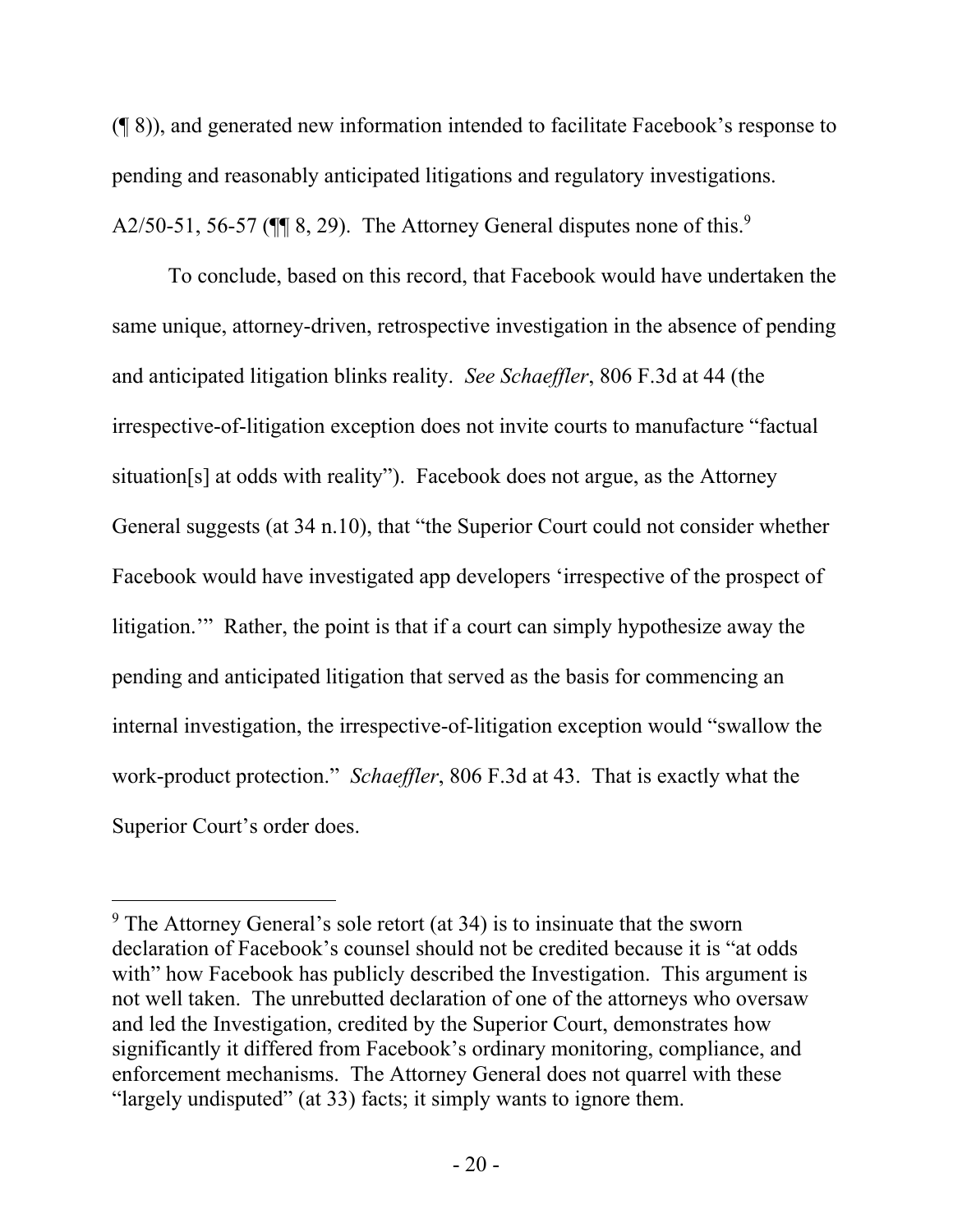*Finally*, contrary to the Attorney General's assertion (at 37), Facebook does not accept, "implicitly" or otherwise, that the CID "seeks facts, not opinions of counsel." The information the Attorney General seeks is opinion work product that exists only because of analyses based on criteria designed by, and reflecting the legal judgment of, Facebook's counsel. *See, e.g.*, FB Br. 21-25, 52-53. To reveal that information would reveal counsel's opinions.<sup>10</sup> The Attorney General's superficial contention (at 37-38) that this is untrue because Facebook's routine enforcement mechanisms also use some criteria to identify potential current violations of Facebook's policies ignores that the Investigation employs *attorney*designed criteria that are not those Facebook applied in the ordinary course. A2/50-51 (¶ 8). Specifically, the criteria used by the Investigation were designed by counsel to uncover potential violations pre-dating 2015 under then-effective policies to assess the legal risk of such historic violations. And the Attorney

<sup>&</sup>lt;sup>10</sup> Facebook has not, as the Attorney General suggests (at 38), informed the Attorney General of the detailed, attorney-derived criteria used to analyze data and assess potential legal risk. Although Facebook has provided high-level descriptions of the Investigation's contours to the Attorney General—based on the Attorney General's express assurances, now reneged, that doing so would not be used to claim a waiver—it has not described the specific criteria used to analyze that data, nor how that analysis affects counsel's evaluation of potential legal risk. Facebook's decision to provide the Attorney General with copies of cease and desist letters and lists of suspended apps (AG Br. 39 n.13) does not alter the analysis—this information is not subject to a claim of privilege because it was disclosed to third parties—*i.e.*, the affected developers and apps.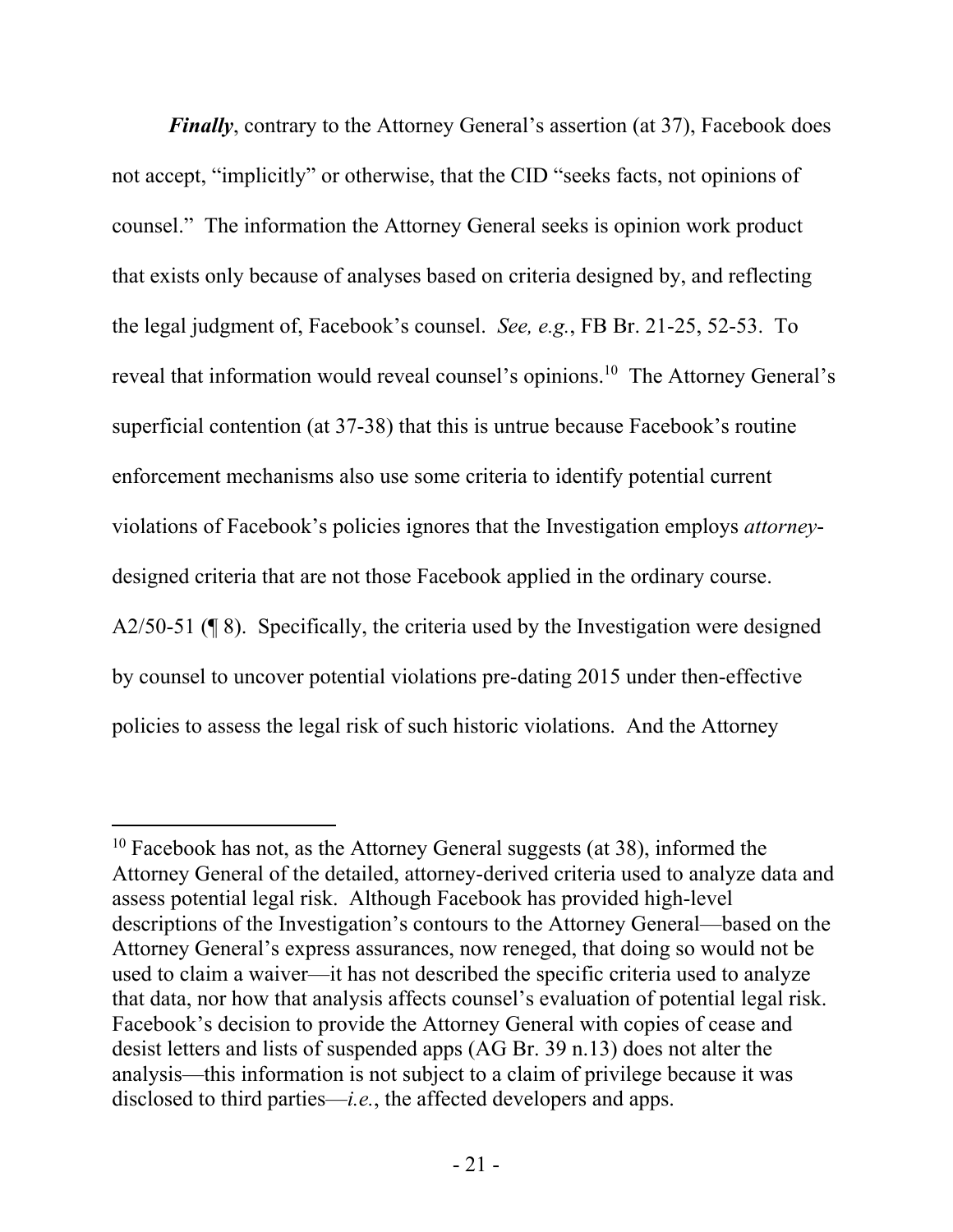General certainly has not attempted to make the "highly persuasive showing" necessary for a court to order disclosure or information that reflects counsel's opinions and legal theories. *Comcast*, 453 Mass. at 315.

Nor does the volume of information (AG Br. 30 & 39-40 n.15) matter. The scale and complexity of the Investigation does not undermine its privileged nature. If anything, the Investigation's scope reflects the substantial legal threats Facebook faced. Regardless, the point is that but for the involvement, analysis, and advice of counsel, the lists and other information the Attorney General seeks would not exist. The fact that a specific app is included on a specific list is inextricably tied to counsel's opinion as to whether and to what extent that app poses legal risk. And in such circumstances, even significant volumes of information constitute "opinion" work product. *See, e.g.*, *Sher v. Barclays Capital Inc.*, 2013 WL 3279801, at \*4 (D. Md. June 26, 2013) (work product protection extends to spreadsheet reflecting "comprehensive opinion work product that evolved out of [a party's] specific choices and thought processes concerning litigation"); *Santiago v. Miles*, 121 F.R.D. 636, 638 (W.D.N.Y. 1988) (work product protections extend to spreadsheets of raw data generated by a computer program designed by counsel).

Even if the Attorney General were correct that the information sought by the CID is "fact" work product (it is not), the Attorney General has failed to demonstrate a substantial need for that information or that it cannot obtain the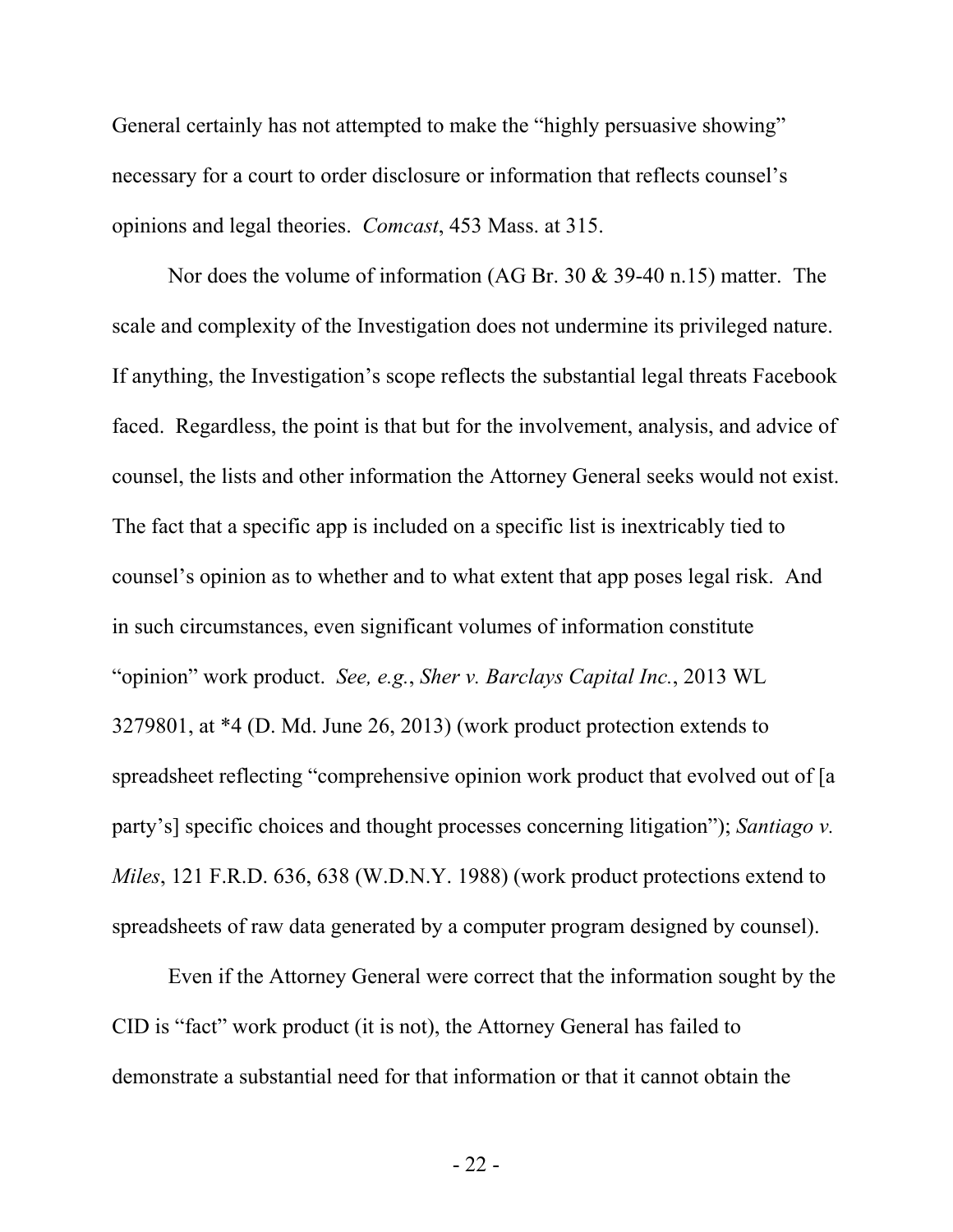substantial equivalent by other means. *See* Mass. R. Civ. P. 26(b)(3). As to the former, the Attorney General asserts (at 40) only that the information at issue "squarely bears on … central questions" related to her investigation. This *ipse dixit* explains nothing. It certainly cannot justify the Attorney General's attempt to co-opt Facebook's attorney work product by requesting information in terms that inherently call for the production of information reflecting counsel's opinions. The Attorney General's contention that the information is in Facebook's sole possession (at 41) also misses the mark. The Attorney General has made no effort to request information by permissible means—*e.g.*, by developing its own criteria for alleged data misuse and requesting factual information about apps identified based on those criteria. Having declined to even attempt permissible means to obtain the information, the Attorney General has forfeited any argument that those means are unavailable. *See* FB Br. 54 & n.19.

The Attorney General's assertion (at 39 n.14) that its requests were intended to "narrow the dispute and enable Facebook to respond" rings hollow. That it might be more convenient for the Attorney General to ask for the work product of Facebook's counsel does not render the request consistent with the law.

#### **CONCLUSION**

For the foregoing reasons, as well as the reasons stated in Facebook's initial brief, this Court should reverse the Superior Court's Order.

- 23 -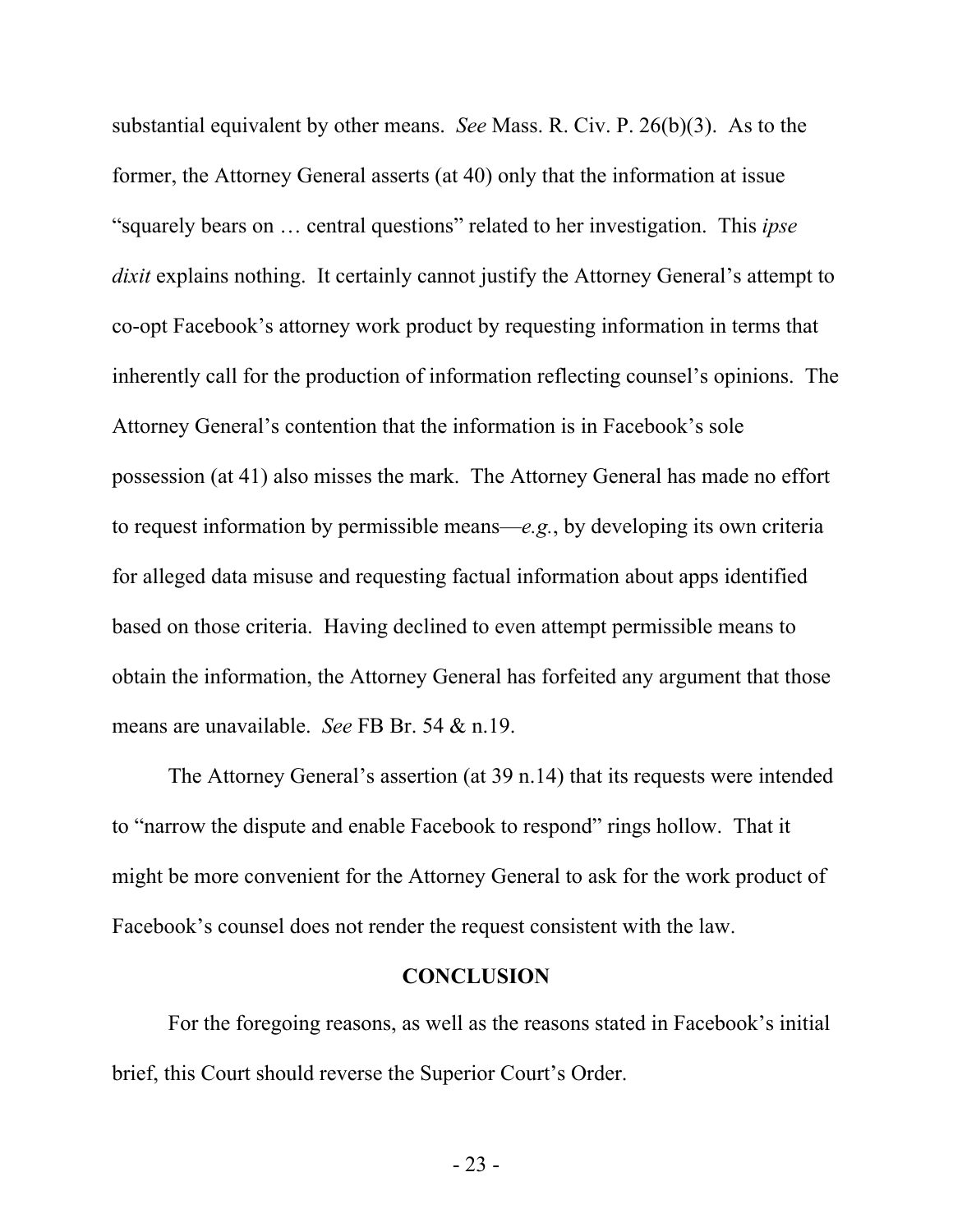ALEXANDER H. SOUTHWELL (admitted *pro hac vice*) AMANDA M. AYCOCK (admitted *pro hac vice*) GIBSON, DUNN & CRUTCHER LLP 200 Park Avenue New York, NY 10166 (212) 351-4000 asouthwell@gibsondunn.com aaycock@gibsondunn.com

Respectfully submitted,

/s/ Felicia H. Ellsworth FELICIA H. ELLSWORTH (BBO # 665232) RACHEL L. GARGIULO (BBO #690747) ERIC L. HAWKINS (BBO # 693289) IVAN PANCHENKO (BBO # 693552) WILMER CUTLER PICKERING HALE AND DORR LLP 60 State Street Boston, MA 02109 (617) 526-6000 Felicia.Ellsworth@wilmerhale.com Rachel.Gargiulo@wilmerhale.com Eric.Hawkins@wilmerhale.com Ivan.Panchenko@wilmerhale.com

ANJAN SAHNI (admitted *pro hac vice*) WILMER CUTLER PICKERING HALE AND DORR LLP 250 Greenwich Street New York, NY 10007 (212) 230-8800 Anjan.Sahni@wilmerhale.com

*Attorneys for Respondent-Appellant Facebook, Inc.*

October 28, 2020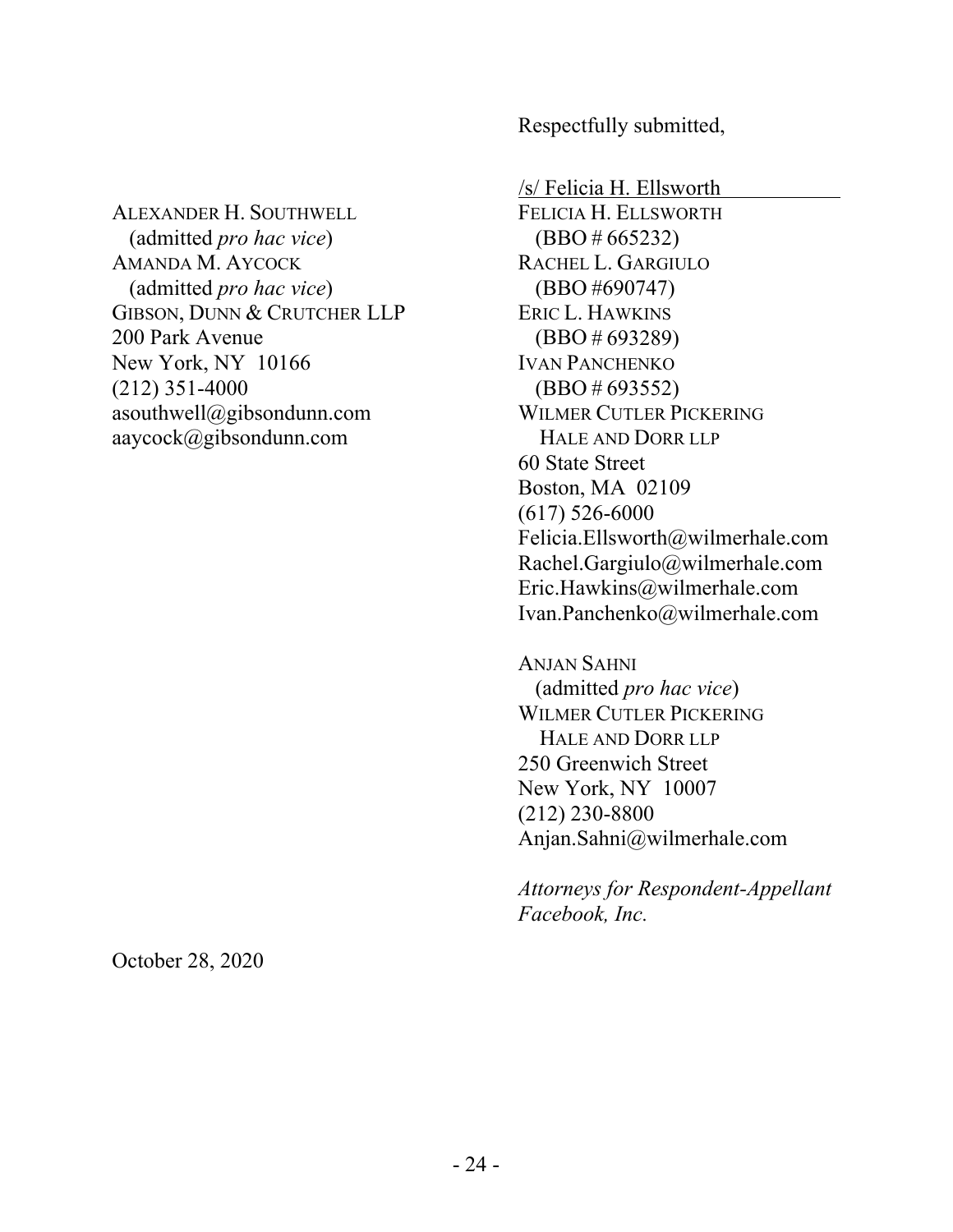### **MASSACHUSETTS RULE OF APPELLATE PROCEDURE 16(K) CERTIFICATION**

I hereby certify that, to the best of my knowledge, this brief complies with the Massachusetts Rules of Appellate Procedure Rules 16(a)(13) (addendum), 16(e) (references to the record), Rule 20, and Rule 21, that pertain to the filing of briefs.

1. Exclusive of the exempted portions of the brief, as provided in Mass.

R. App. P.  $20(a)(2)(D)$ , the brief contains 4,493 words.

2. The brief has been prepared in proportionally spaced typeface using Microsoft Word, version 1808, build 10730.20205 in 14 point Times New Roman font. The undersigned has relied upon the word count feature of this word processing system in preparing this certificate.

> /s/ Felicia H. Ellsworth FELICIA H. ELLSWORTH  $(BBO # 665232)$ WILMER CUTLER PICKERING HALE AND DORR LLP 60 State Street Boston, MA 02109 (617) 526-6000 Felicia.Ellsworth@wilmerhale.com

October 28, 2020